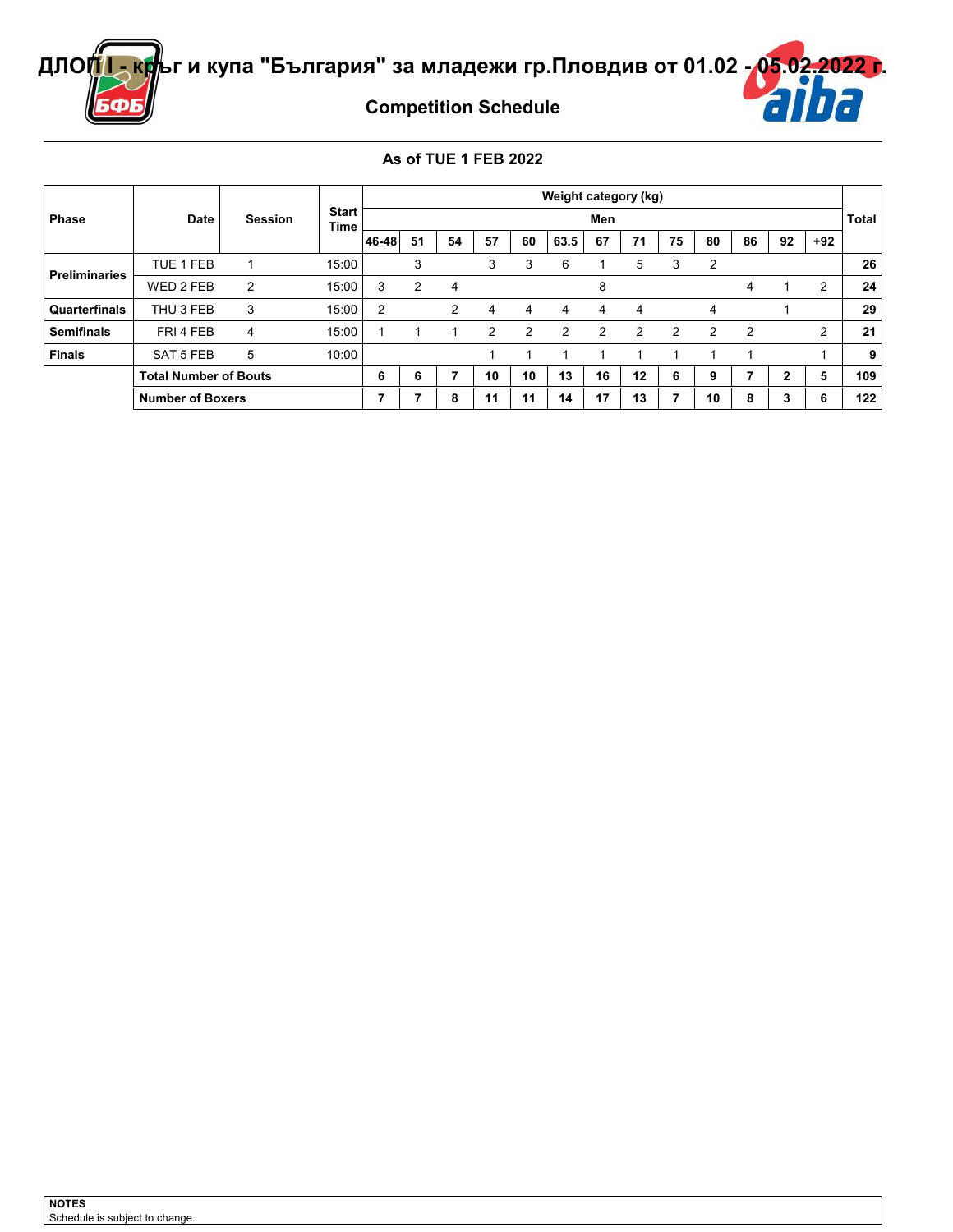

|                |             | Order Bout Weight Category |                    | Corner                    | Name                                  | Seed                                            | Team<br>Code          | Winner                                                       | Result     | <b>Decision</b> |                         |
|----------------|-------------|----------------------------|--------------------|---------------------------|---------------------------------------|-------------------------------------------------|-----------------------|--------------------------------------------------------------|------------|-----------------|-------------------------|
| $\mathbf{1}$   | 1           | (51kg)                     |                    | RED<br><b>BLUE</b>        | ЙОРДАНОВ КИРИЛ<br>ШУКРИ ЕДИС          |                                                 | <b>PYCE</b><br>ДУНАВ  | <b>RED</b>                                                   | <b>WP</b>  | 3:0             |                         |
|                |             |                            | Referee: ЯБ        |                           | СТОЕВА МИТКА                          | Judge 1: C $\Phi$<br>Judge 2: BH<br>Judge 3: FB |                       | ПАВЛОВ ПАВЕЛ<br>ЖЕКОВ МАРИН<br>СИМЕОНОВ НЕШО                 |            |                 | 30:27<br>29:28<br>30:27 |
| $\overline{2}$ | $2^{\circ}$ | (51kg)                     |                    | <b>RED</b>                | ДИМИТРОВ БИРДЖАН                      |                                                 | АРДА                  |                                                              |            |                 |                         |
|                |             |                            | Referee: ПД        | <b>BLUE</b>               | <b>ATAHACOB OHYP</b><br>КОЧЕВ ДИМИТЪР | Judge 1: BH                                     | <b>PYCE</b>           | <b>BLUE</b><br>ЖЕКОВ МАРИН                                   | <b>RSC</b> | R <sub>1</sub>  |                         |
|                |             |                            |                    |                           |                                       | Judge 2: ДЧ<br>Judge 3: C $\Phi$                |                       | ИВАНОВ ИВЕЛИН<br>ПАВЛОВ ПАВЕЛ                                |            |                 |                         |
| 3              | 3           | (51kg)                     |                    | RED                       | ШАБАНОВ БЛАГОВЕСТ                     |                                                 | <b>ЮНАЙТ</b>          | <b>RED</b>                                                   | <b>WP</b>  | 2:0             |                         |
|                |             |                            | Referee:           | <b>BLUE</b><br>PC         | ИЛИЕВ ИВАН<br>ИВАНОВ ГЕОРГИ           | Judge 1: FB                                     | АСКСЛ                 | СИМЕОНОВ НЕШО                                                |            |                 | 29:26                   |
|                |             |                            |                    |                           |                                       | Judge 2: ЯБ<br>Judge 3: ДЧ                      |                       | CTOEBA MUTKA<br><b>ИВАНОВ ИВЕЛИН</b>                         |            |                 | 30:26<br>28:28          |
| 4              | 4           | (57kg)                     |                    | <b>RED</b>                | <b>АХМЕДОВ ЯВОР</b>                   |                                                 | ЯМБОЛ                 |                                                              |            |                 |                         |
|                |             |                            | Referee: C $\Phi$  | <b>BLUE</b>               | АТАНАСОВ РАДОСЛАВ<br>ПАВЛОВ ПАВЕЛ     |                                                 | ШУМЕН                 | <b>BLUE</b>                                                  | <b>RSC</b> | R <sub>1</sub>  |                         |
|                |             |                            |                    |                           |                                       | Judge 1: ПД<br>Judge 2: FB<br>Judge 3: ДЧ       |                       | КОЧЕВ ДИМИТЪР<br>СИМЕОНОВ НЕШО<br><b>ИВАНОВ ИВЕЛИН</b>       |            |                 |                         |
| 5              | 5           | (57kg)                     |                    | <b>RED</b><br><b>BLUE</b> | ГЕЧЕВ АЛЕКСИ<br>МАРИНОВ СТЕФАН        |                                                 | МИЗИЯ<br>ЛОКСФ        | <b>RED</b>                                                   | <b>RSC</b> | R <sub>2</sub>  |                         |
|                |             |                            | Referee: BH        |                           | ЖЕКОВ МАРИН                           | Judge 1: ЯБ<br>Judge 2: ПД<br>Judge 3: PC       |                       | СТОЕВА МИТКА<br>КОЧЕВ ДИМИТЪР<br>ИВАНОВ ГЕОРГИ               |            |                 | 9:10<br>9:10<br>9:10    |
| 6              | 6           | (57kg)                     |                    | <b>RED</b><br><b>BLUE</b> | ТОНИЕВ ДИМО                           |                                                 | ЦСКА<br><b>VIB BT</b> | <b>RED</b>                                                   | <b>RSC</b> | R <sub>1</sub>  |                         |
|                |             |                            | Referee: ДЧ        |                           | АНДРЕЕВ КОНСТАНТИН<br>ИВАНОВ ИВЕЛИН   | Judge 1: ПД                                     |                       | КОЧЕВ ДИМИТЪР                                                |            |                 |                         |
|                |             |                            |                    |                           |                                       | Judge 2: PC<br>Judge 3: ЯБ                      |                       | ИВАНОВ ГЕОРГИ<br>CTOEBA MUTKA                                |            |                 |                         |
| $\overline{7}$ |             | 7 (60kg)                   |                    | <b>RED</b><br><b>BLUE</b> | ХРИСТОВ ХРИСТИЯН<br>СТОЯНОВ ВИКТОР    |                                                 | ДСД<br>ШУМЕН          | <b>BLUE</b>                                                  | <b>WP</b>  | 3:0             |                         |
|                |             |                            | Referee: <b>FB</b> |                           | СИМЕОНОВ НЕШО                         | Judge 1: C $\Phi$<br>Judge 2: PC<br>Judge 3: BH |                       | ПАВЛОВ ПАВЕЛ<br>ИВАНОВ ГЕОРГИ<br>ЖЕКОВ МАРИН                 |            |                 | 26:30<br>27:30<br>27:30 |
| 8              | 8           | (60kg)                     |                    | <b>RED</b>                | ПЕТРОВ СТАНИСЛАВ                      |                                                 | БДИН                  |                                                              | <b>WP</b>  |                 |                         |
|                |             |                            | Referee: ЯБ        | <b>BLUE</b>               | ИЛИЕВ ТОНИ<br>CTOEBA MUTKA            | Judge 1: ДЧ<br>Judge 2: PC<br>Judge 3: BH       | ЛОКСФ                 | <b>BLUE</b><br>ИВАНОВ ИВЕЛИН<br>ИВАНОВ ГЕОРГИ<br>ЖЕКОВ МАРИН |            | 2:1             | 29:28<br>28:29<br>28:29 |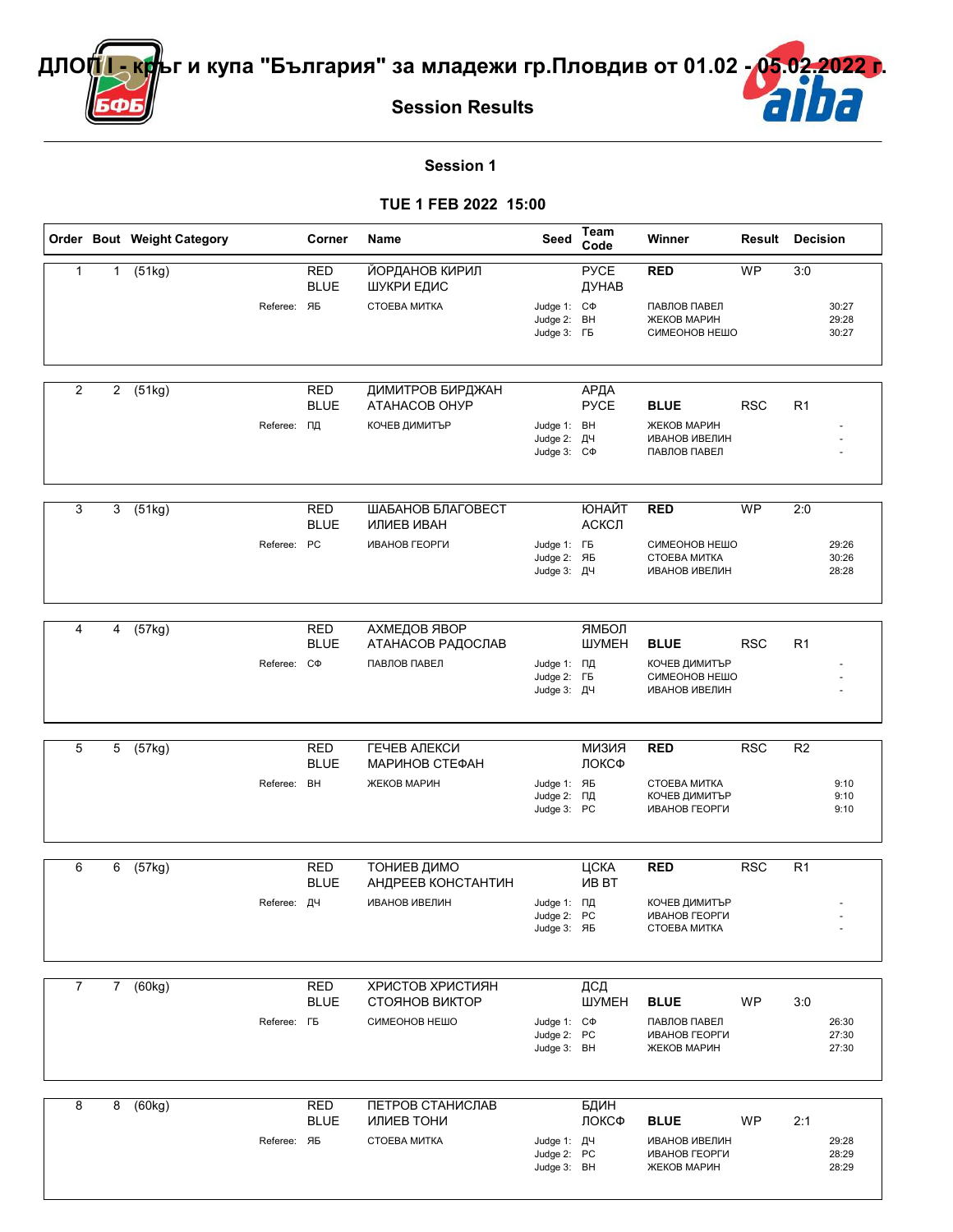

|    |    | Order Bout Weight Category |                     | Corner                    | Name                                                     | Seed                                                   | Team<br>Code                 | Winner                                                               | <b>Result Decision</b> |                |                         |
|----|----|----------------------------|---------------------|---------------------------|----------------------------------------------------------|--------------------------------------------------------|------------------------------|----------------------------------------------------------------------|------------------------|----------------|-------------------------|
| 9  | 9  | (60kg)                     | Referee:            | RED<br><b>BLUE</b><br>ПД  | ХРИСТОВ МАРИЯН<br>СЛАВЧЕВ ГЮРСЕС<br>КОЧЕВ ДИМИТЪР        | Judge 1: FB<br>Judge 2: ДЧ<br>Judge 3: C $\Phi$        | ОЛИМП<br><b>КИЗИЯ</b>        | <b>BLUE</b><br>СИМЕОНОВ НЕШО<br><b>ИВАНОВ ИВЕЛИН</b><br>ПАВЛОВ ПАВЕЛ | <b>WP</b>              | 3:0            | 26:30<br>25:30<br>27:30 |
| 10 | 10 | (63.5kg)                   | Referee: PC         | <b>RED</b><br><b>BLUE</b> | ВЕЛИКОВ ТОМА<br>АНГЕЛОВ ЛЮБОМИР<br>ИВАНОВ ГЕОРГИ         | Judge 1: FB<br>Judge 2: ЯБ<br>Judge 3: C $\Phi$        | ХАРИС<br><b>КИЗИЯ</b>        | <b>BLUE</b><br>СИМЕОНОВ НЕШО<br>CTOEBA MUTKA<br>ПАВЛОВ ПАВЕЛ         | <b>RSC</b>             | R <sub>1</sub> |                         |
| 11 | 11 | (63.5kg)                   | Referee: BH         | <b>RED</b><br><b>BLUE</b> | ЦВЕТАНОВ АНГЕЛ<br>КРАСИМИРОВ КРАСИМИР<br>ЖЕКОВ МАРИН     | Judge 1: ЯБ<br>Judge 2: ДЧ<br>Judge 3: ПД              | <b>KNKO</b><br>ПИРИН         | <b>RED</b><br>CTOEBA MUTKA<br><b>ИВАНОВ ИВЕЛИН</b><br>КОЧЕВ ДИМИТЪР  | <b>WP</b>              | 3:0            | 30:26<br>30:26<br>30:26 |
| 12 | 12 | (63.5kg)                   | Referee: C $\Phi$   | <b>RED</b><br><b>BLUE</b> | ЮСУФОВ ЮСУФ<br>АТАНАСОВ МИРОСЛАВ<br>ПАВЛОВ ПАВЕЛ         | Judge 1: ПД<br>Judge 2: ЯБ<br>Judge 3: ДЧ              | ШУМЕН<br><b>PYCE</b>         | <b>BLUE</b><br>КОЧЕВ ДИМИТЪР<br>CTOEBA MUTKA<br><b>ИВАНОВ ИВЕЛИН</b> | <b>RSC</b>             | R <sub>1</sub> |                         |
| 13 | 13 | (63.5kg)                   | Referee: <b>F</b> B | <b>RED</b><br><b>BLUE</b> | СЛАВЧЕВ АЛЕКСАНДЪР<br>ЗЛАТАНОВ СТОЯН<br>СИМЕОНОВ НЕШО    | Judge 1: ЯБ<br>Judge 2: ПД<br>Judge 3: BH              | <b>PYCE</b><br>Л <b>ЕВСЗ</b> | <b>BLUE</b><br>CTOEBA MUTKA<br>КОЧЕВ ДИМИТЪР<br>ЖЕКОВ МАРИН          | <b>WP</b>              | 3:0            | 27:30<br>28:29<br>27:30 |
| 14 | 14 | (63.5kg)                   | Referee: PC         | <b>RED</b><br><b>BLUE</b> | ТОДОРОВ КРИСТИЯН<br>ЙОРДАНОВ КОНСТАНТИН<br>ИВАНОВ ГЕОРГИ | Judge 1: C $\Phi$<br>Judge $2:$ $\mu$ 4<br>Judge 3: BH | ЦСКА<br>БДИН                 | <b>RED</b><br>ПАВЛОВ ПАВЕЛ<br>ИВАНОВ ИВЕЛИН<br>ЖЕКОВ МАРИН           | <b>RSC</b>             | R <sub>3</sub> | 20:17<br>20:17<br>20:18 |
| 15 | 15 | (63.5kg)                   | Referee: ПД         | <b>RED</b><br><b>BLUE</b> | <b>ИВАНОВ ДЕНИС</b><br>МАРКОВ РОСЕН<br>КОЧЕВ ДИМИТЪР     | Judge 1: FB<br>Judge 2: C $\Phi$<br>Judge 3: PC        | <b>OMYPT</b><br><b>CTOPM</b> | <b>BLUE</b><br>СИМЕОНОВ НЕШО<br>ПАВЛОВ ПАВЕЛ<br>ИВАНОВ ГЕОРГИ        | WP                     | 3:0            | 27:30<br>27:30<br>27:30 |
| 16 | 16 | (67kg)                     | Referee: PC         | <b>RED</b><br><b>BLUE</b> | СТОЯНОВ ИЛИЯ<br>ЕМИЛОВ СИМЕОН<br>ИВАНОВ ГЕОРГИ           | Judge 1: BH<br>Judge 2: ЯБ<br>Judge 3: ДЧ              | ЛАУТА<br><b>KNKO</b>         | <b>RED</b><br>ЖЕКОВ МАРИН<br>CTOEBA MUTKA<br><b>ИВАНОВ ИВЕЛИН</b>    | <b>RSC</b>             | R <sub>1</sub> |                         |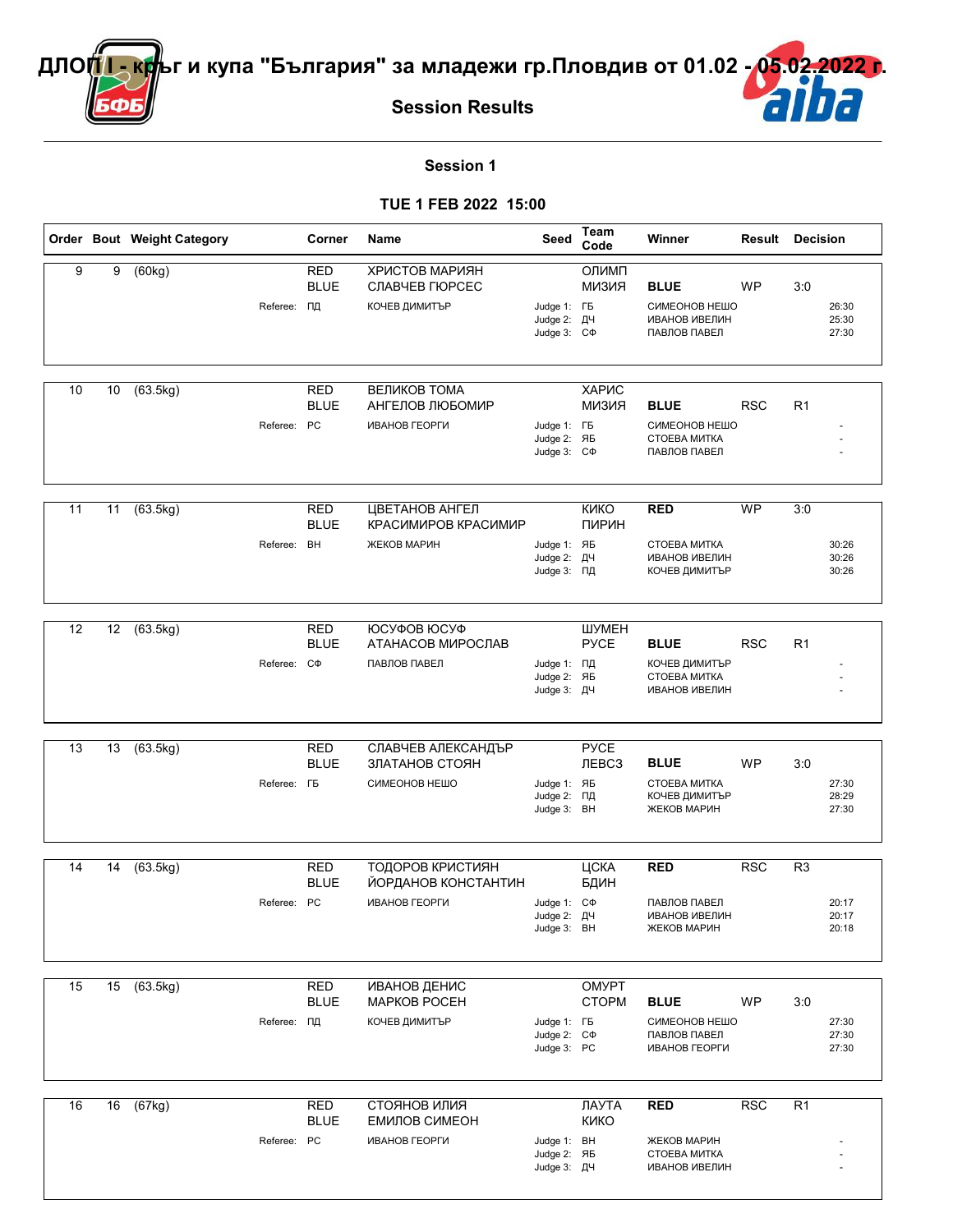

|    |    | Order Bout Weight Category |                     | Corner                    | Name                                 | Seed                                            | Team<br>Code           | Winner                                                 | Result     | <b>Decision</b> |                         |
|----|----|----------------------------|---------------------|---------------------------|--------------------------------------|-------------------------------------------------|------------------------|--------------------------------------------------------|------------|-----------------|-------------------------|
| 17 |    | 17 (71kg)                  |                     | <b>RED</b><br><b>BLUE</b> | ДИМИТРОВ АЛЕКСАНДЪР<br>ДЕМИРКОВ ЕМИЛ |                                                 | ЛОКГО<br><b>VIB BT</b> | <b>RED</b>                                             | <b>WP</b>  | 2:1             |                         |
|    |    |                            | Referee: BH         |                           | ЖЕКОВ МАРИН                          | Judge 1: ДЧ<br>Judge 2: C $\Phi$<br>Judge 3: ПД |                        | <b>ИВАНОВ ИВЕЛИН</b><br>ПАВЛОВ ПАВЕЛ<br>КОЧЕВ ДИМИТЪР  |            |                 | 29:28<br>30:27<br>28:29 |
| 18 | 18 | (71kg)                     |                     | <b>RED</b>                | СЛАВЧЕВ ЕМИЛ                         |                                                 | БЕЛАС                  | RED                                                    | <b>RSC</b> | R <sub>1</sub>  |                         |
|    |    |                            |                     | <b>BLUE</b>               | ГЬОКОВ АЛЕКСАНДЪР                    |                                                 | ДУНАВ                  |                                                        |            |                 |                         |
|    |    |                            | Referee: <b>F</b> B |                           | СИМЕОНОВ НЕШО                        | Judge 1: ЯБ<br>Judge 2: C $\Phi$<br>Judge 3: ПД |                        | CTOEBA MITKA<br>ПАВЛОВ ПАВЕЛ<br>КОЧЕВ ДИМИТЪР          |            |                 |                         |
| 19 | 19 | (71kg)                     |                     | <b>RED</b>                | <b>МЕХМЕДОВ ЕРКАН</b>                |                                                 | ШУМЕН                  |                                                        |            |                 |                         |
|    |    |                            |                     | <b>BLUE</b>               | ТЕРЗИЕВ АЛЕКС                        |                                                 | ЛАУТА                  | <b>BLUE</b>                                            | <b>WP</b>  | 2:1             |                         |
|    |    |                            | Referee: BH         |                           | ЖЕКОВ МАРИН                          | Judge 1: PC<br>Judge 2: ДЧ<br>Judge 3: FB       |                        | ИВАНОВ ГЕОРГИ<br><b>ИВАНОВ ИВЕЛИН</b><br>СИМЕОНОВ НЕШО |            |                 | 28:29<br>29:28<br>27:28 |
| 20 | 20 | (71kg)                     |                     | <b>RED</b>                | АСЕНОВ ЗАРКО                         |                                                 | АПРИЛ                  |                                                        |            |                 |                         |
|    |    |                            |                     | <b>BLUE</b>               | ДИМИТРОВ МИРОСЛАВ                    |                                                 | <b>VIB BT</b>          | <b>BLUE</b>                                            | WP         | 3:0             |                         |
|    |    |                            | Referee: C $\Phi$   |                           | ПАВЛОВ ПАВЕЛ                         | Judge 1: ПД<br>Judge 2: PC<br>Judge 3: BH       |                        | КОЧЕВ ДИМИТЪР<br>ИВАНОВ ГЕОРГИ<br>ЖЕКОВ МАРИН          |            |                 | 27:30<br>28:29<br>27:30 |
| 21 | 21 | (71kg)                     |                     | <b>RED</b>                | СТАНЕВ ПРЕСИАН                       |                                                 | ОЛИМП                  | <b>RED</b>                                             | <b>RSC</b> | R <sub>1</sub>  |                         |
|    |    |                            |                     | <b>BLUE</b>               | СЛАВЧЕВ ТРАЯН                        |                                                 | <b>KNKO</b>            |                                                        |            |                 |                         |
|    |    |                            | Referee: ПД         |                           | КОЧЕВ ДИМИТЪР                        | Judge 1: PC<br>Judge 2: ЯБ<br>Judge 3: ДЧ       |                        | ИВАНОВ ГЕОРГИ<br>CTOEBA MITKA<br>ИВАНОВ ИВЕЛИН         |            |                 |                         |
| 22 | 22 | (75kg)                     |                     | <b>RED</b>                | СТОЯНОВ АЛЕКСАНДЪР                   |                                                 | <b>BAPHA</b>           |                                                        |            |                 |                         |
|    |    |                            |                     | <b>BLUE</b>               | МАРИНОВ ГЕОРГИ                       |                                                 | <b>PYCE</b>            | <b>BLUE</b>                                            | <b>RSC</b> | R <sub>3</sub>  |                         |
|    |    |                            | Referee: <b>F</b> B |                           | СИМЕОНОВ НЕШО                        | Judge 1: ЯБ<br>Judge 2: ПД<br>Judge 3: C $\Phi$ |                        | CTOEBA MUTKA<br>КОЧЕВ ДИМИТЪР<br>ПАВЛОВ ПАВЕЛ          |            |                 | 18:20<br>17:20<br>17:20 |
| 23 |    | 23 (75kg)                  |                     | <b>RED</b>                | СТРАХИЛОВ СТЕЛИАН                    |                                                 | ЛОКСФ                  | <b>RED</b>                                             | <b>WP</b>  | 3:0             |                         |
|    |    |                            |                     | <b>BLUE</b>               | АГОПЯН АНТОАН                        |                                                 | ЛАУТА                  |                                                        |            |                 |                         |
|    |    |                            | Referee: BH         |                           | ЖЕКОВ МАРИН                          | Judge 1: ЯБ<br>Judge 2: ДЧ<br>Judge 3: PC       |                        | CTOEBA MITKA<br><b>ИВАНОВ ИВЕЛИН</b><br>ИВАНОВ ГЕОРГИ  |            |                 | 30:27<br>30:25<br>30:26 |
| 24 | 24 | (75kg)                     |                     | <b>RED</b>                | ДЕЙКОВ СТЕФАН                        |                                                 | ИЗГБС                  |                                                        |            |                 |                         |
|    |    |                            |                     | <b>BLUE</b>               | БОРИСЛАВОВ БОРИСЛАВ                  |                                                 | <b>VIB BT</b>          | <b>BLUE</b>                                            | <b>RSC</b> | R <sub>1</sub>  |                         |
|    |    |                            | Referee: PC         |                           | ИВАНОВ ГЕОРГИ                        | Judge 1: FB<br>Judge 2: C $\Phi$<br>Judge 3: ПД |                        | СИМЕОНОВ НЕШО<br>ПАВЛОВ ПАВЕЛ<br>КОЧЕВ ДИМИТЪР         |            |                 |                         |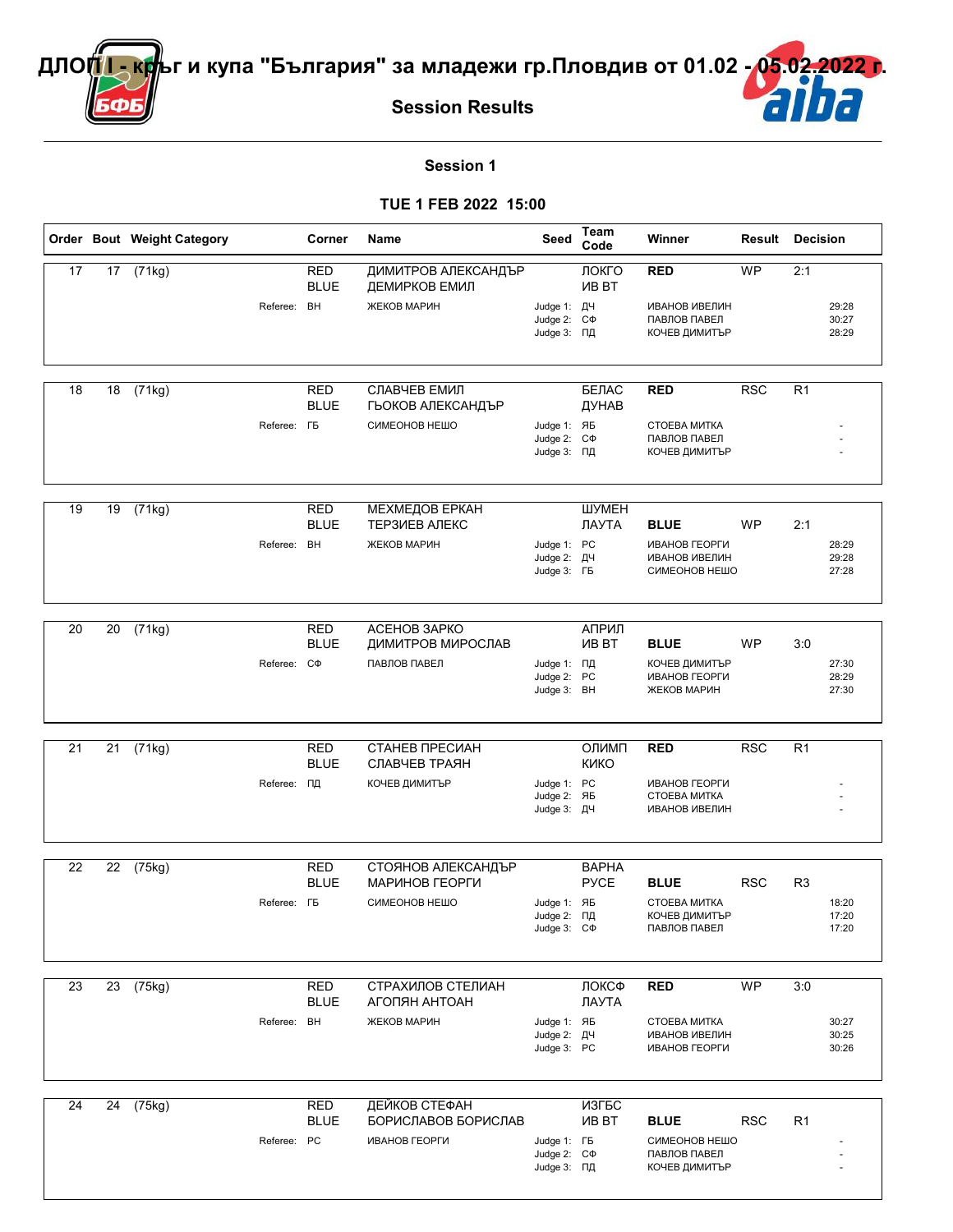

|    |    | Order Bout Weight Category |             | Corner                    | <b>Name</b>                      | Seed                                      | Team<br>Code   | Winner                                              | Result     | <b>Decision</b> |                         |
|----|----|----------------------------|-------------|---------------------------|----------------------------------|-------------------------------------------|----------------|-----------------------------------------------------|------------|-----------------|-------------------------|
| 25 | 25 | (80kg)                     |             | <b>RED</b><br><b>BLUE</b> | ШИШИНЬОВ ДЕАН<br>ДИМИТРОВ ГЕОРГИ |                                           | ТРАКИ<br>СПДИМ | <b>RED</b>                                          | <b>WP</b>  | 3:0             |                         |
|    |    |                            | Referee: ДЧ |                           | ИВАНОВ ИВЕЛИН                    | Judge 1: ПД<br>Judge 2: BH<br>Judge 3: FB |                | КОЧЕВ ДИМИТЪР<br>ЖЕКОВ МАРИН<br>СИМЕОНОВ НЕШО       |            |                 | 30:26<br>30:25<br>30:26 |
| 26 | 26 | (80kg)                     |             | <b>RED</b><br><b>BLUE</b> | ДЖОШКУНОВ ДЖАН<br>ИЛЯНОВ ГЕОРГИ  |                                           | ДУНАВ<br>ЛАУТА | <b>RED</b>                                          | <b>RSC</b> | R <sub>1</sub>  |                         |
|    |    |                            | Referee:    | CФ                        | ПАВЛОВ ПАВЕЛ                     | Judge 1: BH<br>Judge 2: FB<br>Judge 3: ЯБ |                | ЖЕКОВ МАРИН<br>СИМЕОНОВ НЕШО<br><b>CTOEBA MUTKA</b> |            |                 |                         |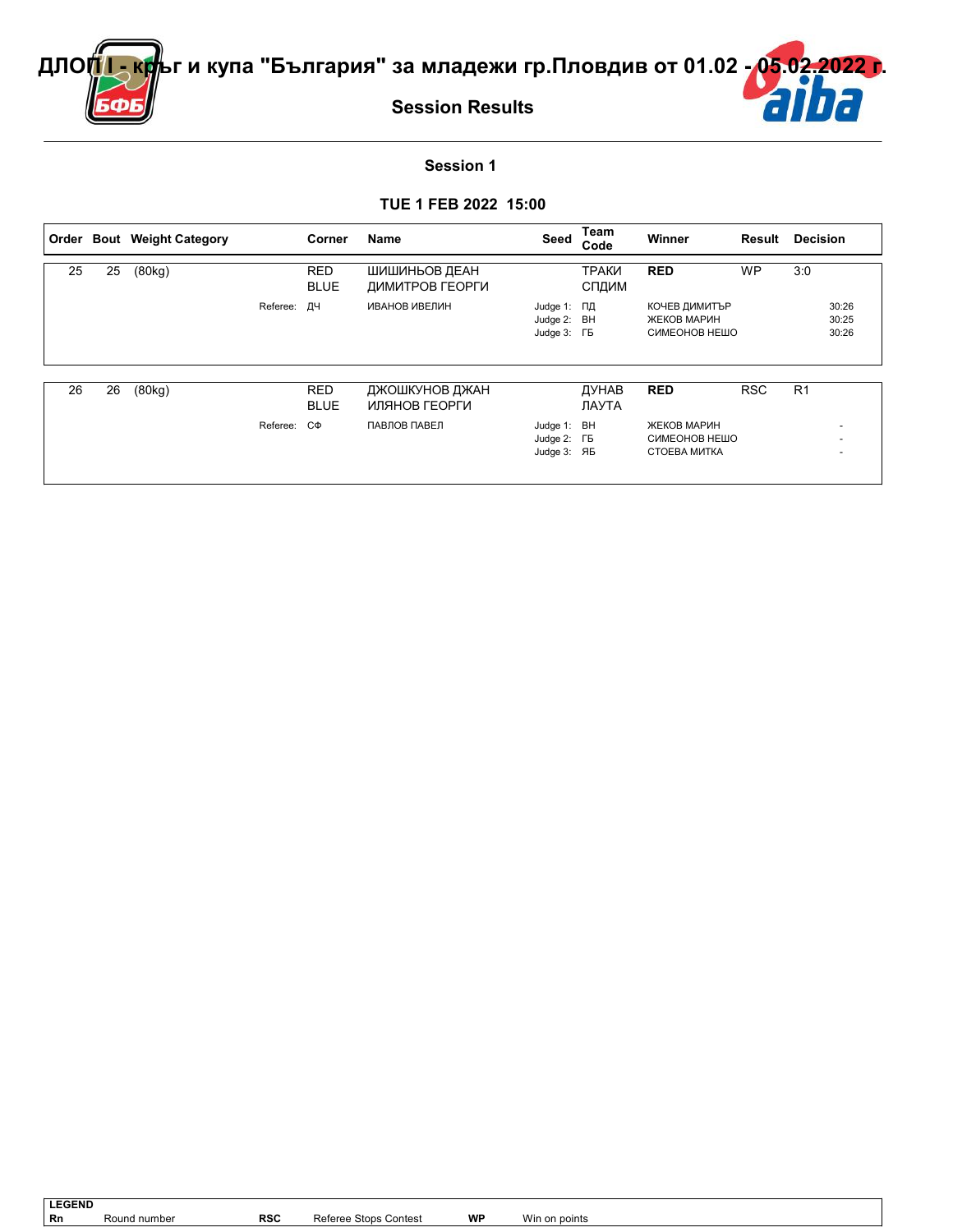

# **WED 2 FEB 2022 15:00**

|                |                 | Order Bout Weight Category |                     | Corner                    | Name                                             | Seed                                            | Team<br>Code                | Winner                                                              | <b>Result Decision</b> |                |                         |
|----------------|-----------------|----------------------------|---------------------|---------------------------|--------------------------------------------------|-------------------------------------------------|-----------------------------|---------------------------------------------------------------------|------------------------|----------------|-------------------------|
| $\mathbf{1}$   | 27              | $(46-48kg)$                | Referee: <b>F</b> B | <b>RED</b><br><b>BLUE</b> | ГЕОРГИЕВ ГЕНАДИ<br>ДИМИТРОВ ИЦО<br>СИМЕОНОВ НЕШО | Judge 1: ДЧ<br>Judge 2: PC<br>Judge 3: BH       | БАЛКА<br>ЛОКСФ              | <b>BLUE</b><br><b>ИВАНОВ ИВЕЛИН</b><br>ИВАНОВ ГЕОРГИ<br>ЖЕКОВ МАРИН | <b>RSC</b>             | R <sub>1</sub> |                         |
| $\overline{2}$ | 28              | $(46-48kg)$                |                     | <b>RED</b>                | НИКОЛАЕВ АЛЕКСАНДЪР                              |                                                 | ШУМЕН                       |                                                                     |                        |                |                         |
|                |                 |                            | Referee: ЯБ         | <b>BLUE</b>               | СТЕФАНОВ ЙОАН<br>CTOEBA MUTKA                    | Judge 1: C $\Phi$<br>Judge 2: ПД<br>Judge 3: PC | ЛОКГО                       | <b>BLUE</b><br>ПАВЛОВ ПАВЕЛ<br>КОЧЕВ ДИМИТЪР<br>ИВАНОВ ГЕОРГИ       | WP                     | 3:0            | 26:30<br>26:30<br>25:30 |
| 3              | 29              | $(46-48kg)$                |                     | <b>RED</b><br><b>BLUE</b> | ПЕТКОВ АЛЕКСАНДЪР<br>МАРАЛЕСОВ ТОДОР             |                                                 | АСКСЛ<br>ЛОКГО              | <b>RED</b>                                                          | <b>RSC</b>             | R1             |                         |
|                |                 |                            | Referee: BH         |                           | ЖЕКОВ МАРИН                                      | Judge 1: FB<br>Judge 2: ДЧ<br>Judge 3: PC       |                             | СИМЕОНОВ НЕШО<br><b>ИВАНОВ ИВЕЛИН</b><br>ИВАНОВ ГЕОРГИ              |                        |                |                         |
| 4              | 30              | (51kg)                     |                     | <b>RED</b>                | СЛАВЩЕНСКИ МИРОСЛАВ                              |                                                 | ЛАУТА                       | <b>RED</b>                                                          | <b>WO</b>              |                |                         |
|                |                 |                            | Referee: C $\Phi$   | <b>BLUE</b>               | ЙОРДАНОВ КИРИЛ<br>ПАВЛОВ ПАВЕЛ                   | Judge 1: FB<br>Judge 2: ЯБ<br>Judge 3: ДЧ       | <b>PYCE</b>                 | СИМЕОНОВ НЕШО<br>CTOEBA MUTKA<br><b>ИВАНОВ ИВЕЛИН</b>               |                        |                |                         |
| 5              | 31              | (51kg)                     |                     | <b>RED</b><br><b>BLUE</b> | ATAHACOB OHYP<br>ШАБАНОВ БЛАГОВЕСТ               |                                                 | <b>PYCE</b><br><b>ЮНАЙТ</b> | <b>RED</b>                                                          | <b>RSC</b>             | R <sub>1</sub> |                         |
|                |                 |                            | Referee: ДЧ         |                           | <b>ИВАНОВ ИВЕЛИН</b>                             | Judge 1: BH<br>Judge 2: FB<br>Judge 3: ЯБ       |                             | ЖЕКОВ МАРИН<br>СИМЕОНОВ НЕШО<br>CTOEBA MUTKA                        |                        |                |                         |
| 6              | 32              | (54kg)                     |                     | <b>RED</b>                | ПАМУКОВ ХРИСТИЯН                                 |                                                 | <b>PYCE</b>                 |                                                                     |                        |                |                         |
|                |                 |                            | Referee: ПД         | <b>BLUE</b>               | МАРКОВ ГЕОРГИ<br>КОЧЕВ ДИМИТЪР                   | Judge 1: BH<br>Judge 2: ЯБ<br>Judge 3: C $\Phi$ | <b>OMYPT</b>                | <b>BLUE</b><br>ЖЕКОВ МАРИН<br>CTOEBA MITKA<br>ПАВЛОВ ПАВЕЛ          | <b>RSC</b>             | R <sub>1</sub> |                         |
| $\overline{7}$ | $\overline{33}$ | (54kg)                     |                     | <b>RED</b><br><b>BLUE</b> | АНКОВ МАРИЯН<br>МИХАЙЛОВ САЛИМ                   |                                                 | АСКСЛ<br><b>КИЄNМ</b>       | <b>RED</b>                                                          | $\overline{WO}$        |                |                         |
|                |                 |                            | Referee:            |                           |                                                  | Judge 1:<br>Judge 2:                            |                             |                                                                     |                        |                |                         |
| 8              | 34              | (54kg)                     |                     | <b>RED</b><br><b>BLUE</b> | ДИМИТРОВ АНДРЕАС<br>БАСРИЕВ ДЖАН                 |                                                 | <b>YM BH</b><br><b>PYCE</b> | <b>RED</b>                                                          | <b>WP</b>              | 3:0            |                         |
|                |                 |                            | Referee: <b>FB</b>  |                           | СИМЕОНОВ НЕШО                                    | Judge 1: ДЧ<br>Judge 2: C $\Phi$<br>Judge 3: ПД |                             | <b>ИВАНОВ ИВЕЛИН</b><br>ПАВЛОВ ПАВЕЛ<br>КОЧЕВ ДИМИТЪР               |                        |                | 30:27<br>30:27<br>30:27 |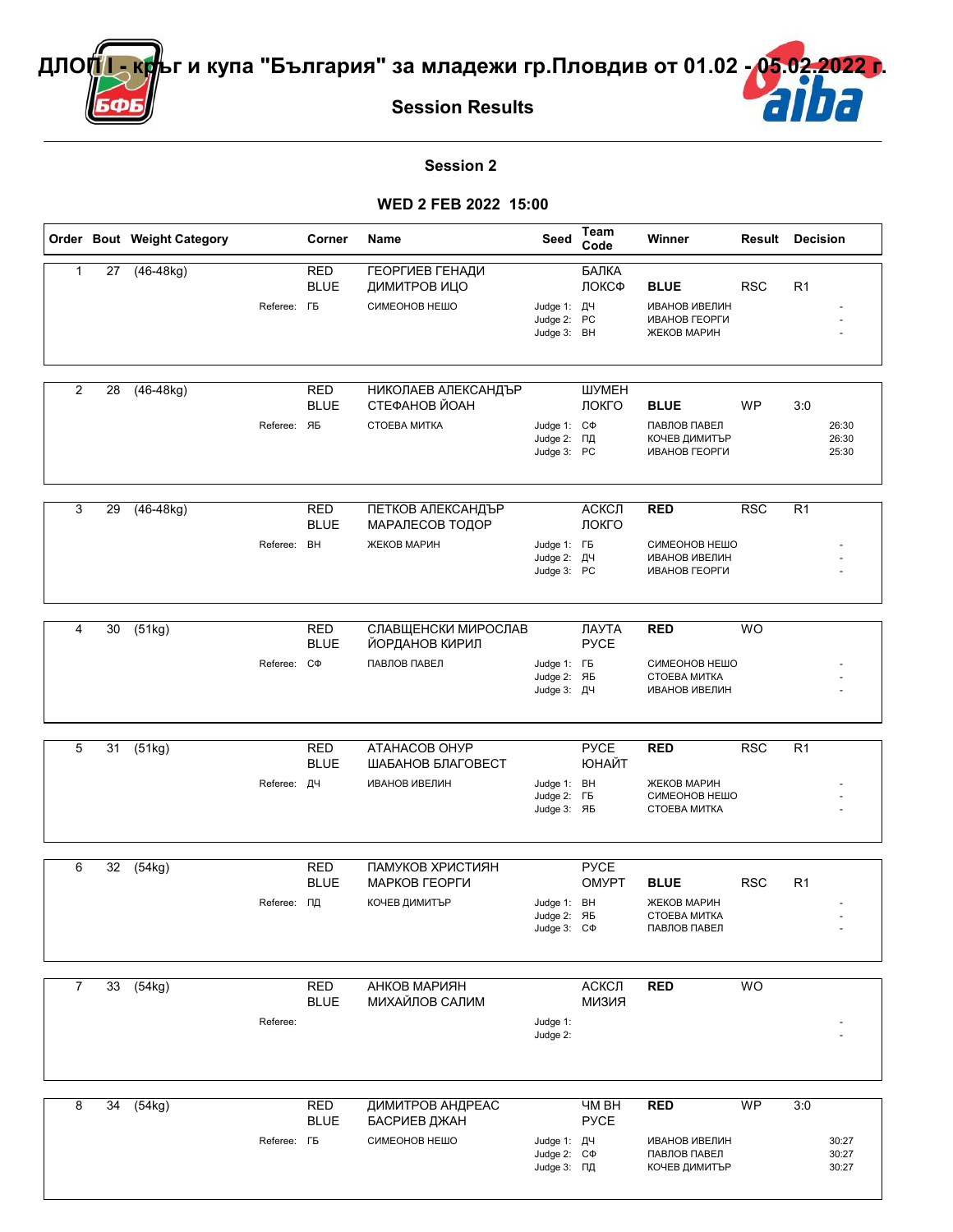

# **WED 2 FEB 2022 15:00**

|    |    | Order Bout Weight Category |                     | Corner                    | Name                                                     | Seed                                            | <b>Team</b><br>Code   | Winner                                                              | <b>Result Decision</b> |                |                         |
|----|----|----------------------------|---------------------|---------------------------|----------------------------------------------------------|-------------------------------------------------|-----------------------|---------------------------------------------------------------------|------------------------|----------------|-------------------------|
| 9  | 35 | (54kg)                     | Referee: BH         | RED<br><b>BLUE</b>        | БОГДАНСКИ ВЕНЦИСЛАВ<br>АРСОВСКИ ПЕТЪР<br>ЖЕКОВ МАРИН     | Judge 1: PC<br>Judge 2: ЯБ<br>Judge 3: ПД       | ПИРИН<br>ЛОКСФ        | <b>BLUE</b><br>ИВАНОВ ГЕОРГИ<br>СТОЕВА МИТКА<br>КОЧЕВ ДИМИТЪР       | <b>RSC</b>             | R <sub>1</sub> |                         |
| 10 | 36 | (67kg)                     | Referee: PC         | RED<br><b>BLUE</b>        | ТОШЕВ ТЕОДОР<br>КОВАЛЕНКО ВЛАДИСЛАВ<br>ИВАНОВ ГЕОРГИ     | Judge 1: FB<br>Judge 2: ЯБ<br>Judge 3: ДЧ       | ЛОКСФ<br>ХАРИС        | <b>RED</b><br>СИМЕОНОВ НЕШО<br>СТОЕВА МИТКА<br><b>ИВАНОВ ИВЕЛИН</b> | <b>RSC</b>             | R <sub>3</sub> | 20:18<br>20:18<br>20:18 |
| 11 | 37 | (67kg)                     | Referee: C $\Phi$   | RED<br><b>BLUE</b>        | ГЕОРГИЕВ ДАВИД<br>РАЙКОВ СПАС<br>ПАВЛОВ ПАВЕЛ            | Judge 1: BH<br>Judge 2: FB<br>Judge 3: ПД       | ДУНАВ<br><b>ТРАКИ</b> | <b>BLUE</b><br>ЖЕКОВ МАРИН<br>СИМЕОНОВ НЕШО<br>КОЧЕВ ДИМИТЪР        | <b>WP</b>              | 3:0            | 26:29<br>26:29<br>26:29 |
| 12 | 38 | (67kg)                     | Referee: ПД         | RED<br><b>BLUE</b>        | КОСТОВ ВИКТОР<br>НИКОЛАЕВ ЦВЕТОМИР<br>КОЧЕВ ДИМИТЪР      | Judge 1: PC<br>Judge 2: BH<br>Judge 3: ДЧ       | ЛОКГО<br>БАЛКА        | <b>RED</b><br>ИВАНОВ ГЕОРГИ<br>ЖЕКОВ МАРИН<br><b>ИВАНОВ ИВЕЛИН</b>  | <b>RSC</b>             | R <sub>1</sub> |                         |
| 13 | 39 | (67kg)                     | Referee: <b>F</b> B | <b>RED</b><br><b>BLUE</b> | ΡΕΦΕΤ ΤЮΠΕΡ<br>ХРИСТОВ ИВАН<br>СИМЕОНОВ НЕШО             | Judge 1: C $\Phi$<br>Judge 2: PC<br>Judge 3: BH | ДОБРИ<br>АПРИЛ        | <b>BLUE</b><br>ПАВЛОВ ПАВЕЛ<br>ИВАНОВ ГЕОРГИ<br>ЖЕКОВ МАРИН         | <b>RSC</b>             | R <sub>1</sub> |                         |
| 14 | 40 | (67kg)                     | Referee: PC         | <b>RED</b><br><b>BLUE</b> | РАДЖ ЮСЕИН<br>МИРЧЕВ СТАНИМИР<br>ИВАНОВ ГЕОРГИ           | Judge 1: ЯБ<br>Judge 2: ДЧ<br>Judge 3: C $\Phi$ | CB XC<br><b>GOTEB</b> | <b>RED</b><br>CTOEBA MUTKA<br><b>ИВАНОВ ИВЕЛИН</b><br>ПАВЛОВ ПАВЕЛ  | <b>WP</b>              | 3:0            | 30:27<br>30:27<br>30:27 |
| 15 | 41 | (67kg)                     | Referee: ДЧ         | <b>RED</b><br><b>BLUE</b> | ГЪДЕВ РАДОСЛАВ<br>ТОДОРОВ СИМЕОН<br><b>ИВАНОВ ИВЕЛИН</b> | Judge 1: ПД<br>Judge 2: FB<br>Judge 3: ЯБ       | <b>KOPHE</b><br>ЛЕВСФ | <b>BLUE</b><br>КОЧЕВ ДИМИТЪР<br>СИМЕОНОВ НЕШО<br>CTOEBA MITKA       | <b>RSC</b>             | R <sub>1</sub> |                         |
| 16 | 42 | (67kg)                     | Referee: BH         | RED<br><b>BLUE</b>        | ДАЛЛИ САМИ<br>КИРИЛОВ КИРИЛ<br>ЖЕКОВ МАРИН               | Judge 1: FB<br>Judge 2: C $\Phi$<br>Judge 3: PC | <b>ТРАКИ</b><br>СЛАВИ | <b>RED</b><br>СИМЕОНОВ НЕШО<br>ПАВЛОВ ПАВЕЛ<br>ИВАНОВ ГЕОРГИ        | WO                     |                |                         |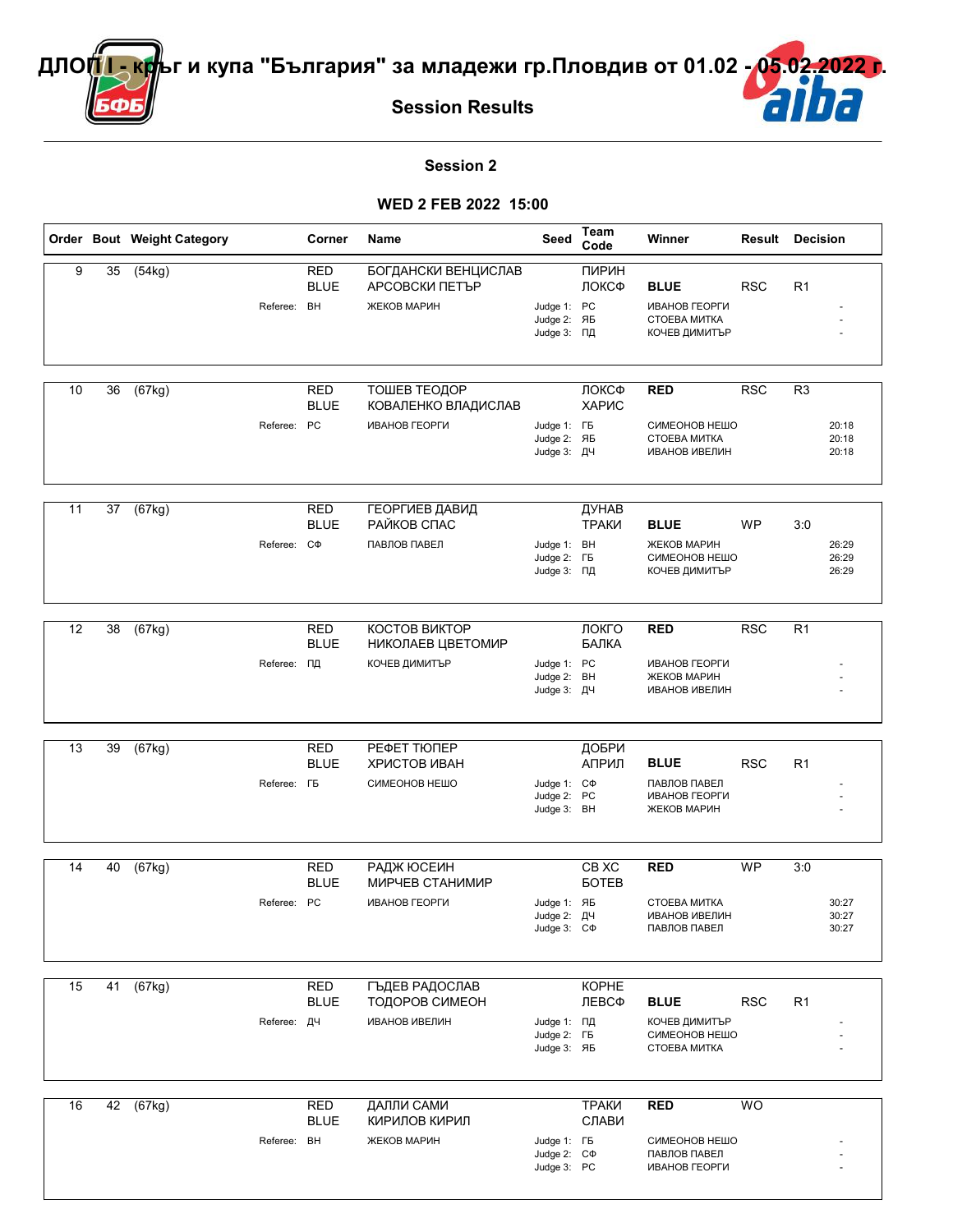

**Session Results**

#### **Session 2**

# **WED 2 FEB 2022 15:00**

|    |    | Order Bout Weight Category |                     | Corner                    | Name                                      | Seed                                            | Team<br>Code                 | Winner                                                      | Result     | <b>Decision</b> |
|----|----|----------------------------|---------------------|---------------------------|-------------------------------------------|-------------------------------------------------|------------------------------|-------------------------------------------------------------|------------|-----------------|
| 17 | 43 | (67kg)                     |                     | RED<br><b>BLUE</b>        | ТИМОНОВ ЙОАН<br>СТОЯНОВ ИЛИЯ              |                                                 | ЛАУТА<br>ЛАУТА               | <b>RED</b>                                                  | <b>RSC</b> | R <sub>1</sub>  |
|    |    |                            | Referee: ПД         |                           | КОЧЕВ ДИМИТЪР                             | Judge 1: FB<br>Judge 2: ЯБ<br>Judge 3: ДЧ       |                              | СИМЕОНОВ НЕШО<br>CTOEBA MUTKA<br><b>ИВАНОВ ИВЕЛИН</b>       |            |                 |
| 18 | 44 | (86kg)                     |                     | <b>RED</b><br><b>BLUE</b> | СТОЯНОВ ГЕОРГИ<br>МИЛУШЕВ ИЛИЯН           |                                                 | ЦСКА<br><b>GOTEB</b>         | <b>RED</b>                                                  | <b>WO</b>  |                 |
|    |    |                            | Referee:            |                           |                                           | Judge 1:<br>Judge 2:                            |                              |                                                             |            |                 |
| 19 | 45 | (86kg)                     |                     | <b>RED</b>                | АСАН АЙГЮН                                |                                                 | ДОБРИ                        |                                                             |            |                 |
|    |    |                            | Referee: PC         | <b>BLUE</b>               | ПОПОВ МАЙКЪЛ<br>ИВАНОВ ГЕОРГИ             | Judge 1: BH<br>Judge 2: FB<br>Judge 3: C $\Phi$ | ЛАУТА                        | <b>BLUE</b><br>ЖЕКОВ МАРИН<br>СИМЕОНОВ НЕШО<br>ПАВЛОВ ПАВЕЛ | <b>RSC</b> | R1              |
| 20 | 46 | (86kg)                     |                     | <b>RED</b><br><b>BLUE</b> | ПЕТРОВ ПЕТЪР<br>СЕВДИМОВ СЕРКАН           |                                                 | ЛАДИМ<br>ОЛИМП               | <b>BLUE</b>                                                 | <b>WO</b>  |                 |
|    |    |                            | Referee:            |                           |                                           | Judge 1:<br>Judge 2:                            |                              |                                                             |            |                 |
| 21 | 47 | (86kg)                     |                     | <b>RED</b><br><b>BLUE</b> | ДИМИТРОВ БОРИС<br>КОСТОВ МАРТИН           |                                                 | <b>PYCE</b><br><b>VIB BT</b> | <b>BLUE</b>                                                 | <b>RSC</b> | R <sub>1</sub>  |
|    |    |                            | Referee: BH         |                           | ЖЕКОВ МАРИН                               | Judge 1: ПД<br>Judge 2: ЯБ<br>Judge 3: ДЧ       |                              | КОЧЕВ ДИМИТЪР<br>CTOEBA MUTKA<br><b>ИВАНОВ ИВЕЛИН</b>       |            |                 |
| 22 | 48 | (92kg)                     |                     | <b>RED</b><br><b>BLUE</b> | <b>МИНГОЛОВ АЛЕКСАНДЪР</b><br>СТОЯНОВ ВЕН |                                                 | СПМОН<br>ЛОКРС               | <b>BLUE</b>                                                 | <b>RSC</b> | R <sub>1</sub>  |
|    |    |                            | Referee: C $\Phi$   |                           | ПАВЛОВ ПАВЕЛ                              | Judge 1: ЯБ<br>Judge 2: FB<br>Judge 3: ПД       |                              | CTOEBA MUTKA<br>СИМЕОНОВ НЕШО<br>КОЧЕВ ДИМИТЪР              |            |                 |
| 23 |    | 49 (+92kg)                 |                     | <b>RED</b><br><b>BLUE</b> | ЙОВЕВ ДИМИТЪР<br>БОРИСОВ КИРИЛ            |                                                 | ЛЕВСФ<br>ЛЕВСФ               | <b>BLUE</b>                                                 | <b>RSC</b> | R <sub>1</sub>  |
|    |    |                            | Referee: <b>F</b> B |                           | СИМЕОНОВ НЕШО                             | Judge 1: ПД<br>Judge 2: PC<br>Judge 3: BH       |                              | КОЧЕВ ДИМИТЪР<br>ИВАНОВ ГЕОРГИ<br>ЖЕКОВ МАРИН               |            |                 |
| 24 | 50 | $(+92kg)$                  |                     | RED<br><b>BLUE</b>        | ПАВЛОВ ТЕОДОР<br>ТОДОРОВ КРИСТИЯН         |                                                 | <b>KOPHE</b><br>СЛАВИ        | <b>BLUE</b>                                                 | RSC-I      | R <sub>1</sub>  |
|    |    |                            | Referee: ДЧ         |                           | <b>ИВАНОВ ИВЕЛИН</b>                      | Judge 1: C $\Phi$<br>Judge 2: ПД<br>Judge 3: PC |                              | ПАВЛОВ ПАВЕЛ<br>КОЧЕВ ДИМИТЪР<br>ИВАНОВ ГЕОРГИ              |            |                 |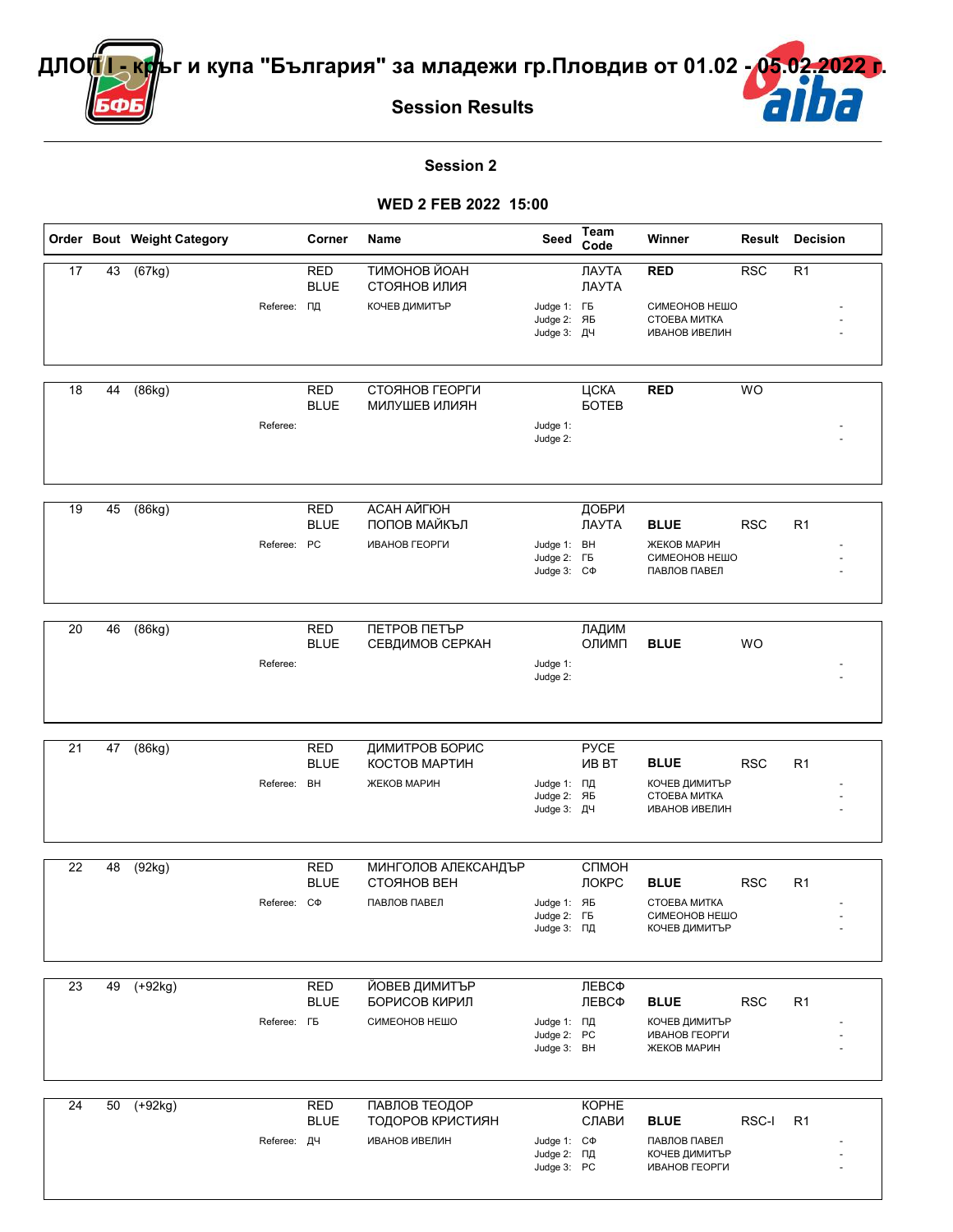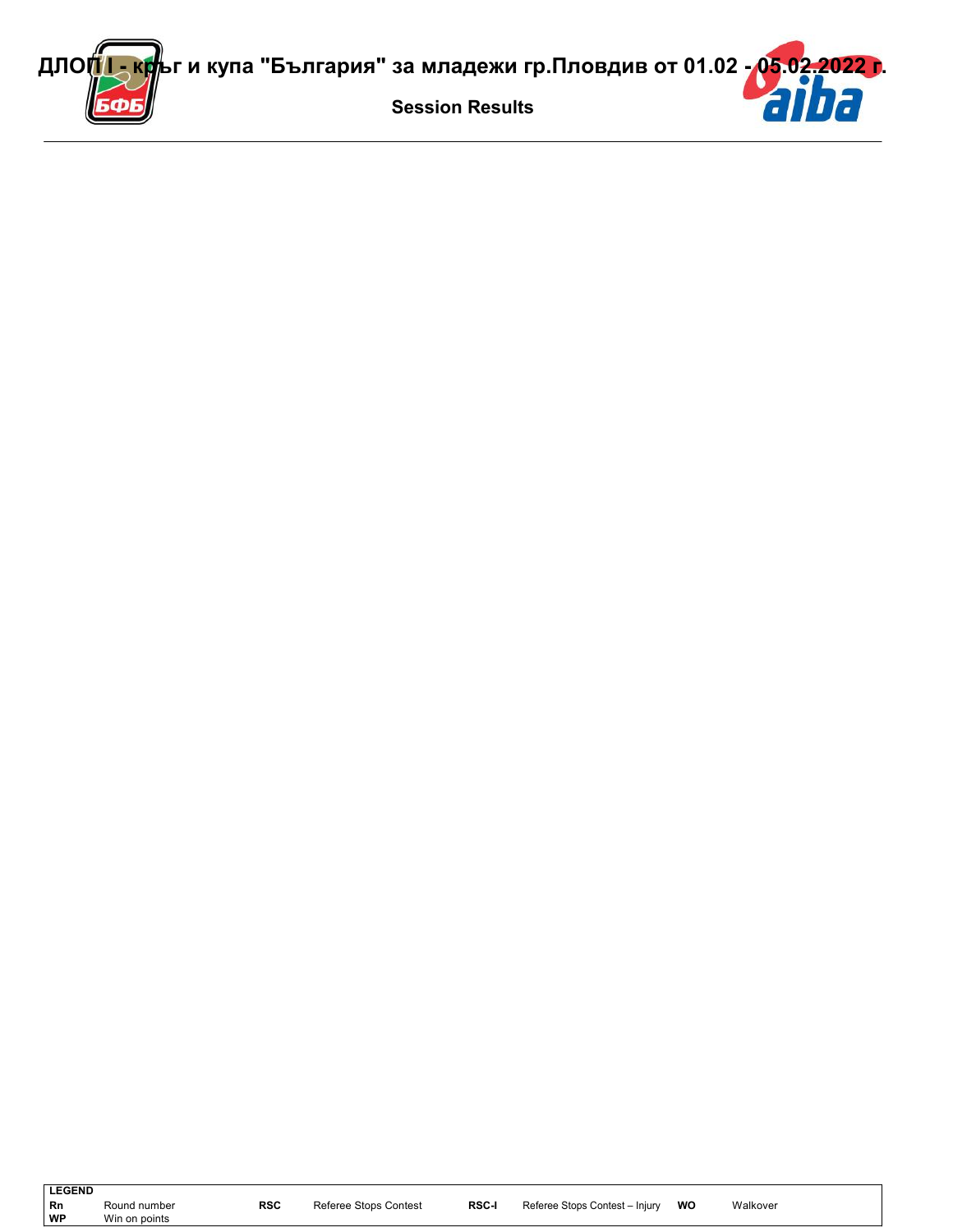

|                |    | Order Bout Weight Category |                    | Corner                          | Name                                                  | Seed                                            | Team<br>Code          | Winner                                                               | <b>Result Decision</b> |                |                         |
|----------------|----|----------------------------|--------------------|---------------------------------|-------------------------------------------------------|-------------------------------------------------|-----------------------|----------------------------------------------------------------------|------------------------|----------------|-------------------------|
| $\mathbf{1}$   | 51 | $(46-48kg)$                | Referee: ЯБ        | <b>RED</b><br><b>BLUE</b>       | АСЕНОВ ЯНКО<br>ДИМИТРОВ ИЦО<br>CTOEBA MUTKA           | Judge 1: ДЧ<br>Judge 2: BH<br>Judge 3: PC       | <b>KNKO</b><br>ЛОКСФ  | <b>BLUE</b><br><b>ИВАНОВ ИВЕЛИН</b><br>ЖЕКОВ МАРИН<br>ИВАНОВ ГЕОРГИ  | <b>RSC</b>             | R <sub>1</sub> |                         |
| $\overline{2}$ | 52 | $(46-48kg)$                | Referee:           | <b>RED</b><br><b>BLUE</b><br>ПД | СТЕФАНОВ ЙОАН<br>ПЕТКОВ АЛЕКСАНДЪР<br>КОЧЕВ ДИМИТЪР   | Judge 1: PC<br>Judge 2: FB<br>Judge 3: C $\Phi$ | ЛОКГО<br>АСКСЛ        | <b>RED</b><br>ИВАНОВ ГЕОРГИ<br>СИМЕОНОВ НЕШО<br>ПАВЛОВ ПАВЕЛ         | <b>WP</b>              | 3:0            | 30:27<br>30:27<br>30:27 |
| 3              | 53 | (54kg)                     | Referee: ДЧ        | <b>RED</b><br><b>BLUE</b>       | МАРКОВ ГЕОРГИ<br>АНКОВ МАРИЯН<br><b>ИВАНОВ ИВЕЛИН</b> | Judge 1: C $\Phi$<br>Judge 2: BH<br>Judge 3: ЯБ | <b>OMYPT</b><br>АСКСЛ | <b>RED</b><br>ПАВЛОВ ПАВЕЛ<br>ЖЕКОВ МАРИН<br><b>CTOEBA MUTKA</b>     | <b>WP</b>              | 3:0            | 30:27<br>30:25<br>30:27 |
| 4              | 54 | (54kg)                     | Referee: <b>FB</b> | <b>RED</b><br><b>BLUE</b>       | ДИМИТРОВ АНДРЕАС<br>АРСОВСКИ ПЕТЪР<br>СИМЕОНОВ НЕШО   | Judge 1: ЯБ<br>Judge 2: ПД<br>Judge 3: PC       | <b>YM BH</b><br>ЛОКСФ | <b>BLUE</b><br>CTOEBA MUTKA<br>КОЧЕВ ДИМИТЪР<br>ИВАНОВ ГЕОРГИ        | <b>WP</b>              | 3:0            | 27:30<br>27:30<br>27:30 |
| 5              | 55 | (57kg)                     | Referee: C $\Phi$  | <b>RED</b><br><b>BLUE</b>       | АХМЕДОВ БЕРК<br>МАНЕВ ПАВЕЛ<br>ПАВЛОВ ПАВЕЛ           | Judge 1: ПД<br>Judge 2: ЯБ<br>Judge 3: ДЧ       | <b>YM BH</b><br>ЛОКРС | <b>BLUE</b><br>КОЧЕВ ДИМИТЪР<br>CTOEBA MUTKA<br><b>ИВАНОВ ИВЕЛИН</b> | <b>WP</b>              | 3:0            | 27:30<br>27:30<br>27:30 |
| 6              | 56 | (57kg)                     | Referee:           | <b>RED</b><br><b>BLUE</b>       | АТАНАСОВ КОНСТАНТИН<br>БАЙРЯМ РЕЙХАН                  | Judge 1:<br>Judge 2:                            | ЛЕВСФ<br>АРДА         | <b>RED</b>                                                           | <b>WO</b>              |                |                         |
| $\overline{7}$ | 57 | (57kg)                     | Referee: BH        | <b>RED</b><br><b>BLUE</b>       | МЕТОДИЕВ ЛЮБОСЛАВ<br>АТАНАСОВ РАДОСЛАВ<br>ЖЕКОВ МАРИН | Judge 1: FB<br>Judge 2: ПД<br>Judge 3: ДЧ       | ЦСКА<br>ШУМЕН         | <b>RED</b><br>СИМЕОНОВ НЕШО<br>КОЧЕВ ДИМИТЪР<br><b>ИВАНОВ ИВЕЛИН</b> | <b>WP</b>              | 3:0            | 30:26<br>30:27<br>30:26 |
| 8              | 58 | (57kg)                     | Referee: PC        | <b>RED</b><br><b>BLUE</b>       | ГЕЧЕВ АЛЕКСИ<br>ТОНИЕВ ДИМО<br>ИВАНОВ ГЕОРГИ          | Judge 1: FB<br>Judge 2: ЯБ<br>Judge 3: C $\Phi$ | <b>КИЄММ</b><br>ЦСКА  | <b>BLUE</b><br>СИМЕОНОВ НЕШО<br>CTOEBA MUTKA<br>ПАВЛОВ ПАВЕЛ         | WP                     | 3:0            | 27:30<br>27:30<br>26:30 |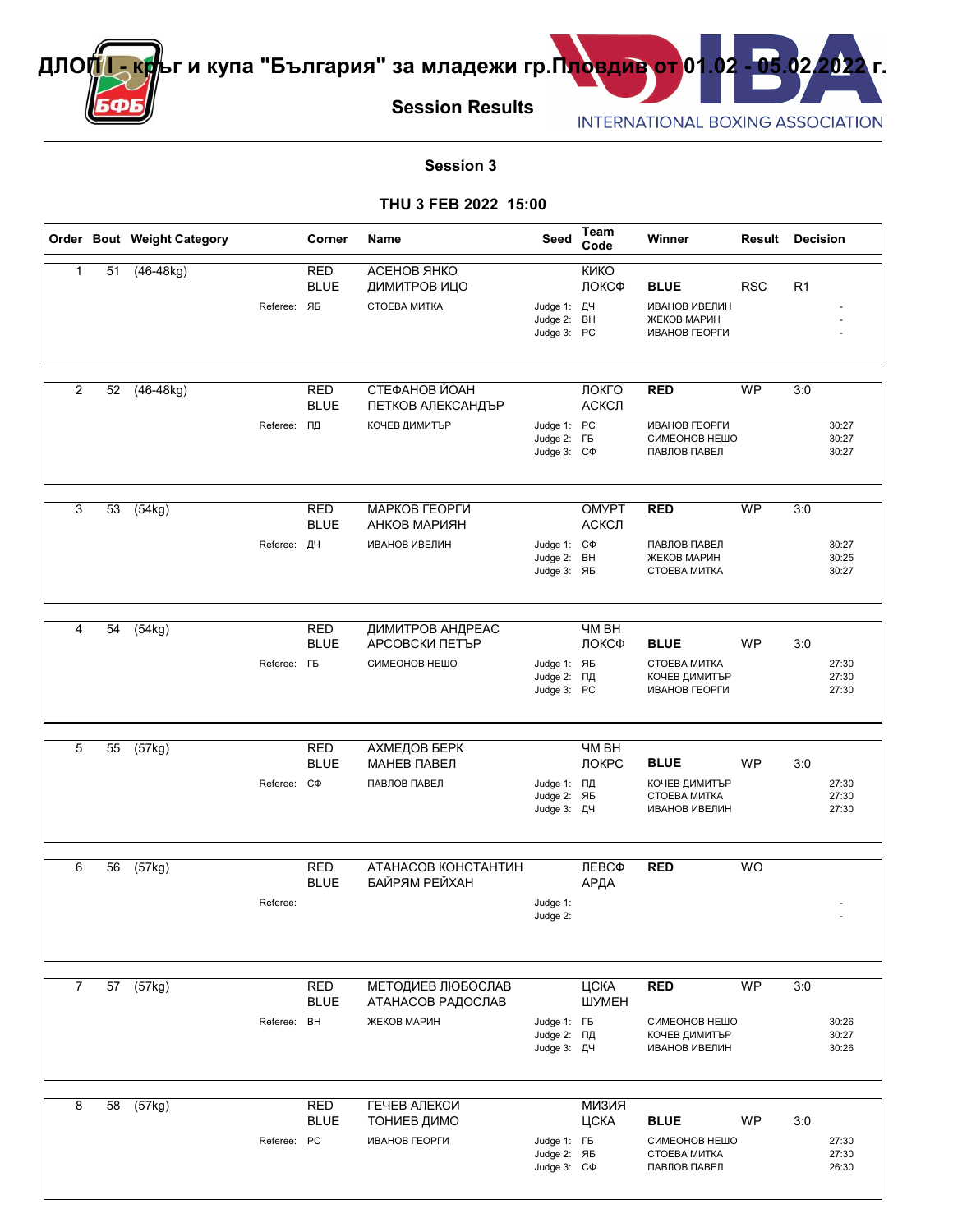

|    |    | Order Bout Weight Category |                     | Corner                    | Name                                          | Seed                                            | Team<br>Code          | Winner                                                 | Result     | <b>Decision</b> |                         |
|----|----|----------------------------|---------------------|---------------------------|-----------------------------------------------|-------------------------------------------------|-----------------------|--------------------------------------------------------|------------|-----------------|-------------------------|
| 9  | 59 | (60kg)                     | Referee: ПД         | <b>RED</b><br><b>BLUE</b> | ЛАМБЕВ ВИКТОР<br>ДЕНЕВ АЛЕКС<br>КОЧЕВ ДИМИТЪР | Judge 1: BH<br>Judge 2: ДЧ                      | ЛОКРС<br><b>PYCE</b>  | <b>RED</b><br>ЖЕКОВ МАРИН<br><b>ИВАНОВ ИВЕЛИН</b>      | <b>ABD</b> | R <sub>2</sub>  | 10:8<br>10:9            |
|    |    |                            |                     |                           |                                               | Judge 3: C $\Phi$                               |                       | ПАВЛОВ ПАВЕЛ                                           |            |                 | 10:8                    |
| 10 | 60 | (60kg)                     |                     | <b>RED</b><br><b>BLUE</b> | ОГНЯНОВ ОГНЯН<br>ЦВЕТАНОВ СТОЙКО              |                                                 | CB XC<br><b>КИЗИЯ</b> | <b>BLUE</b>                                            | WP         | 3:0             |                         |
|    |    |                            | Referee: <b>F</b> B |                           | СИМЕОНОВ НЕШО                                 | Judge 1: ЯБ<br>Judge 2: PC<br>Judge 3: BH       |                       | CTOEBA MUTKA<br><b>ИВАНОВ ГЕОРГИ</b><br>ЖЕКОВ МАРИН    |            |                 | 27:30<br>28:29<br>28:29 |
| 11 | 61 | (60kg)                     |                     | <b>RED</b><br><b>BLUE</b> | ХАЛАЙДА АРТУР<br>СТОЯНОВ ВИКТОР               |                                                 | <b>BAPHA</b><br>ШУМЕН | <b>BLUE</b>                                            | <b>RSC</b> | R <sub>2</sub>  |                         |
|    |    |                            | Referee: C $\Phi$   |                           | ПАВЛОВ ПАВЕЛ                                  | Judge 1: ПД<br>Judge 2: PC<br>Judge 3: ДЧ       |                       | КОЧЕВ ДИМИТЪР<br>ИВАНОВ ГЕОРГИ<br><b>ИВАНОВ ИВЕЛИН</b> |            |                 | 9:9<br>9:9<br>8:9       |
| 12 | 62 | (60kg)                     |                     | <b>RED</b>                | ИЛИЕВ ТОНИ                                    |                                                 | ЛОКСФ                 | <b>RED</b>                                             | <b>WP</b>  | 3:0             |                         |
|    |    |                            | Referee: BH         | <b>BLUE</b>               | СЛАВЧЕВ ГЮРСЕС<br>ЖЕКОВ МАРИН                 | Judge 1: FB<br>Judge 2: ЯБ<br>Judge 3: ПД       | <b>КИЗИЯ</b>          | СИМЕОНОВ НЕШО<br>CTOEBA MITKA<br>КОЧЕВ ДИМИТЪР         |            |                 | 30:27<br>30:27<br>30:27 |
| 13 | 63 | (63.5kg)                   |                     | <b>RED</b><br><b>BLUE</b> | ЯНИС АЛЕКСАНДЪР<br>РАДЕВ МАРИО                |                                                 | БАББ<br>ДОРОС         | <b>BLUE</b>                                            | <b>WP</b>  | 3:0             |                         |
|    |    |                            | Referee: PC         |                           | ИВАНОВ ГЕОРГИ                                 | Judge 1: FB<br>Judge 2: ДЧ<br>Judge 3: C $\Phi$ |                       | СИМЕОНОВ НЕШО<br><b>ИВАНОВ ИВЕЛИН</b><br>ПАВЛОВ ПАВЕЛ  |            |                 | 27:30<br>27:30<br>27:30 |
| 14 | 64 | (63.5kg)                   |                     | <b>RED</b><br><b>BLUE</b> | АНГЕЛОВ ЛЮБОМИР<br>ЦВЕТАНОВ АНГЕЛ             |                                                 | МИЗИЯ<br><b>KNKO</b>  | <b>RED</b>                                             | <b>WP</b>  | 3:0             |                         |
|    |    |                            | Referee: ПД         |                           | КОЧЕВ ДИМИТЪР                                 | Judge 1: BH<br>Judge 2: ЯБ<br>Judge 3: C $\Phi$ |                       | ЖЕКОВ МАРИН<br>СТОЕВА МИТКА<br>ПАВЛОВ ПАВЕЛ            |            |                 | 30:27<br>30:27<br>30:26 |
| 15 | 65 | (63.5kg)                   |                     | <b>RED</b><br><b>BLUE</b> | АТАНАСОВ МИРОСЛАВ<br>ЗЛАТАНОВ СТОЯН           |                                                 | <b>PYCE</b><br>ЛЕВСЗ  | <b>BLUE</b>                                            | <b>DSQ</b> | R <sub>2</sub>  |                         |
|    |    |                            | Referee: ДЧ         |                           | <b>ИВАНОВ ИВЕЛИН</b>                          | Judge 1: BH<br>Judge 2: FB<br>Judge 3: ЯБ       |                       | ЖЕКОВ МАРИН<br>СИМЕОНОВ НЕШО<br>СТОЕВА МИТКА           |            |                 | 9:10<br>9:10<br>9:10    |
| 16 | 66 | (63.5kg)                   |                     | <b>RED</b><br><b>BLUE</b> | ТОДОРОВ КРИСТИЯН<br>MAPKOB POCEH              |                                                 | ЦСКА<br><b>CTOPM</b>  | <b>BLUE</b>                                            | WP         | 3:0             |                         |
|    |    |                            | Referee: C $\Phi$   |                           | ПАВЛОВ ПАВЕЛ                                  | Judge 1: ПД<br>Judge 2: PC<br>Judge 3: BH       |                       | КОЧЕВ ДИМИТЪР<br>ИВАНОВ ГЕОРГИ<br>ЖЕКОВ МАРИН          |            |                 | 26:30<br>25:30<br>26:30 |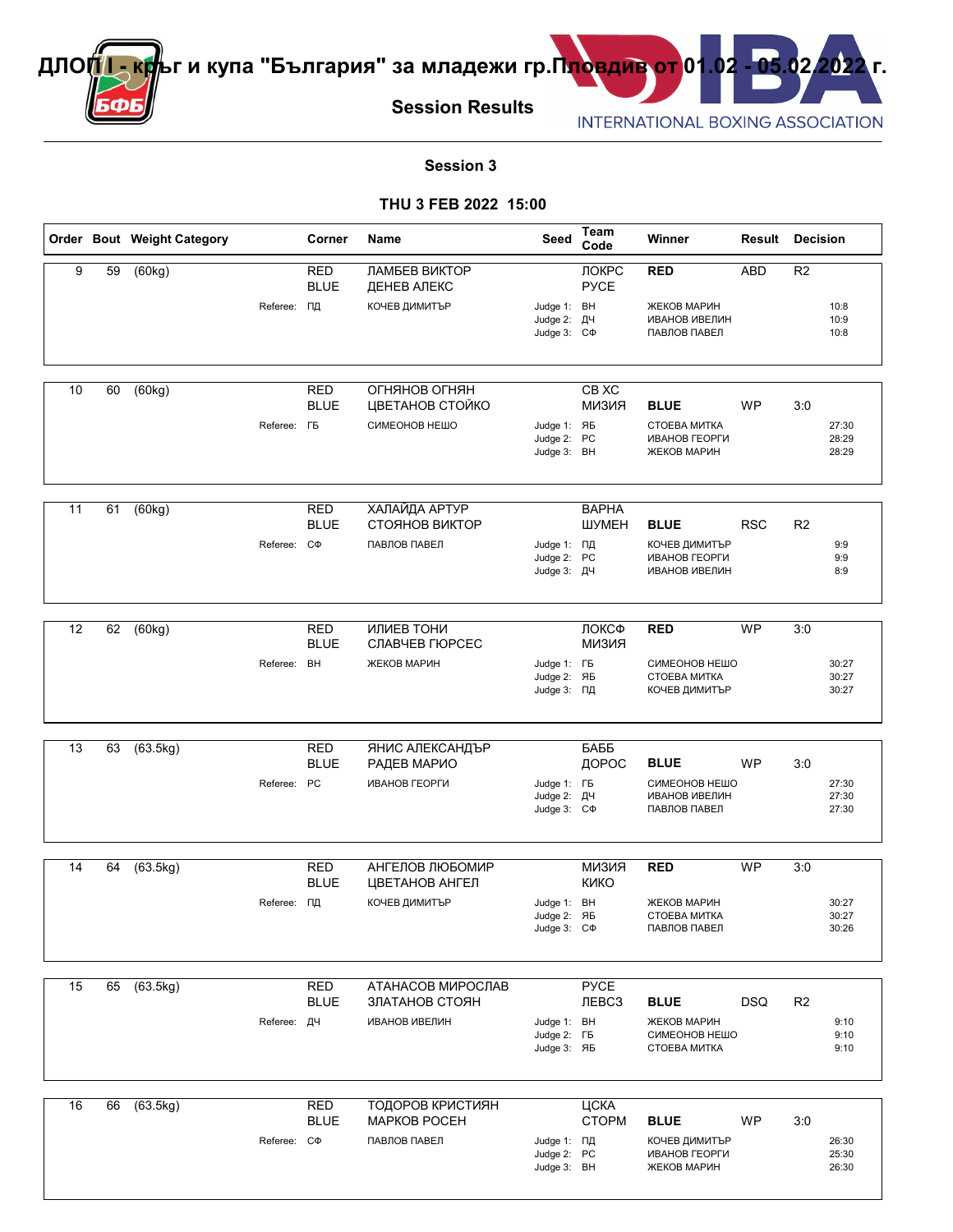

|    |    | Order Bout Weight Category |                    | Corner                          | Name                                                          | Seed                                            | Team<br>Code           | Winner                                                               | Result     | <b>Decision</b> |                         |
|----|----|----------------------------|--------------------|---------------------------------|---------------------------------------------------------------|-------------------------------------------------|------------------------|----------------------------------------------------------------------|------------|-----------------|-------------------------|
| 17 | 67 | (67kg)                     | Referee: <b>FB</b> | <b>RED</b><br><b>BLUE</b>       | ТОШЕВ ТЕОДОР<br>РАЙКОВ СПАС<br>СИМЕОНОВ НЕШО                  | Judge 1: ЯБ<br>Judge 2: ДЧ<br>Judge 3: PC       | ЛОКСФ<br><b>ТРАКИ</b>  | <b>BLUE</b><br>СТОЕВА МИТКА<br><b>ИВАНОВ ИВЕЛИН</b><br>ИВАНОВ ГЕОРГИ | <b>WP</b>  | 3:0             | 27:30<br>27:30<br>28:29 |
| 18 | 68 | (67kg)                     | Referee:           | <b>RED</b><br><b>BLUE</b><br>BH | КОСТОВ ВИКТОР<br>ХРИСТОВ ИВАН<br>ЖЕКОВ МАРИН                  | Judge 1: ДЧ<br>Judge 2: C $\Phi$<br>Judge 3: ПД | ЛОКГО<br>АПРИЛ         | <b>BLUE</b><br><b>ИВАНОВ ИВЕЛИН</b><br>ПАВЛОВ ПАВЕЛ<br>КОЧЕВ ДИМИТЪР | <b>ABD</b> | R <sub>3</sub>  | 17:20<br>17:20<br>17:20 |
| 19 | 69 | (67kg)                     | Referee:           | <b>RED</b><br><b>BLUE</b><br>PC | РАДЖ ЮСЕИН<br>ТОДОРОВ СИМЕОН<br>ИВАНОВ ГЕОРГИ                 | Judge 1: FB<br>Judge 2: ЯБ<br>Judge 3: ПД       | CB XC<br>ЛЕВСФ         | <b>RED</b><br>СИМЕОНОВ НЕШО<br>СТОЕВА МИТКА<br>КОЧЕВ ДИМИТЪР         | <b>WP</b>  | 3:0             | 29:28<br>29:28<br>30:27 |
| 20 | 70 | (67kg)                     | Referee: C $\Phi$  | <b>RED</b><br><b>BLUE</b>       | ДАЛЛИ САМИ<br>ТИМОНОВ ЙОАН<br>ПАВЛОВ ПАВЕЛ                    | Judge 1: BH<br>Judge 2: FB<br>Judge 3: ЯБ       | <b>ТРАКИ</b><br>ЛАУТА  | <b>RED</b><br>ЖЕКОВ МАРИН<br>СИМЕОНОВ НЕШО<br>CTOEBA MUTKA           | <b>WP</b>  | 3:0             | 29:27<br>30:26<br>29:27 |
| 21 | 71 | (71kg)                     | Referee:           | <b>RED</b><br><b>BLUE</b><br>ДЧ | КОСТАДИНОВ ДЕНИСЛАВ<br>ФИЛЕВ АТАНАС<br><b>ИВАНОВ ИВЕЛИН</b>   | Judge 1: PC<br>Judge 2: BH<br>Judge 3: FB       | БАЛКА<br><b>GOTEB</b>  | <b>BLUE</b><br>ИВАНОВ ГЕОРГИ<br>ЖЕКОВ МАРИН<br>СИМЕОНОВ НЕШО         | <b>RSC</b> | R <sub>2</sub>  | 9:10<br>9:10<br>9:10    |
| 22 | 72 | (71kg)                     | Referee:           | <b>RED</b><br><b>BLUE</b><br>ПД | <b>МИТЕВ КРИСТИЯН</b><br>ДИМИТРОВ АЛЕКСАНДЪР<br>КОЧЕВ ДИМИТЪР | Judge 1: PC<br>Judge 2: ЯБ<br>Judge 3: C $\Phi$ | ПИРИН<br>ЛОКГО         | <b>RED</b><br>ИВАНОВ ГЕОРГИ<br>CTOEBA MUTKA<br>ПАВЛОВ ПАВЕЛ          | <b>RSC</b> | R <sub>1</sub>  |                         |
| 23 |    | 73 (71kg)                  | Referee: BH        | <b>RED</b><br><b>BLUE</b>       | СЛАВЧЕВ ЕМИЛ<br>ТЕРЗИЕВ АЛЕКС<br>ЖЕКОВ МАРИН                  | Judge 1: FB<br>Judge 2: ДЧ<br>Judge 3: C $\Phi$ | БЕЛАС<br>ЛАУТА         | <b>RED</b><br>СИМЕОНОВ НЕШО<br><b>ИВАНОВ ИВЕЛИН</b><br>ПАВЛОВ ПАВЕЛ  | <b>WP</b>  | 3:0             | 30:27<br>30:26<br>30:26 |
| 24 |    | 74 (71kg)                  | Referee: <b>FB</b> | <b>RED</b><br><b>BLUE</b>       | ДИМИТРОВ МИРОСЛАВ<br>СТАНЕВ ПРЕСИАН<br>СИМЕОНОВ НЕШО          | Judge 1: ЯБ<br>Judge 2: ПД<br>Judge 3: PC       | <b>VIB BT</b><br>ОЛИМП | <b>BLUE</b><br>СТОЕВА МИТКА<br>КОЧЕВ ДИМИТЪР<br><b>ИВАНОВ ГЕОРГИ</b> | WP         | 2:1             | 27:30<br>29:28<br>27:30 |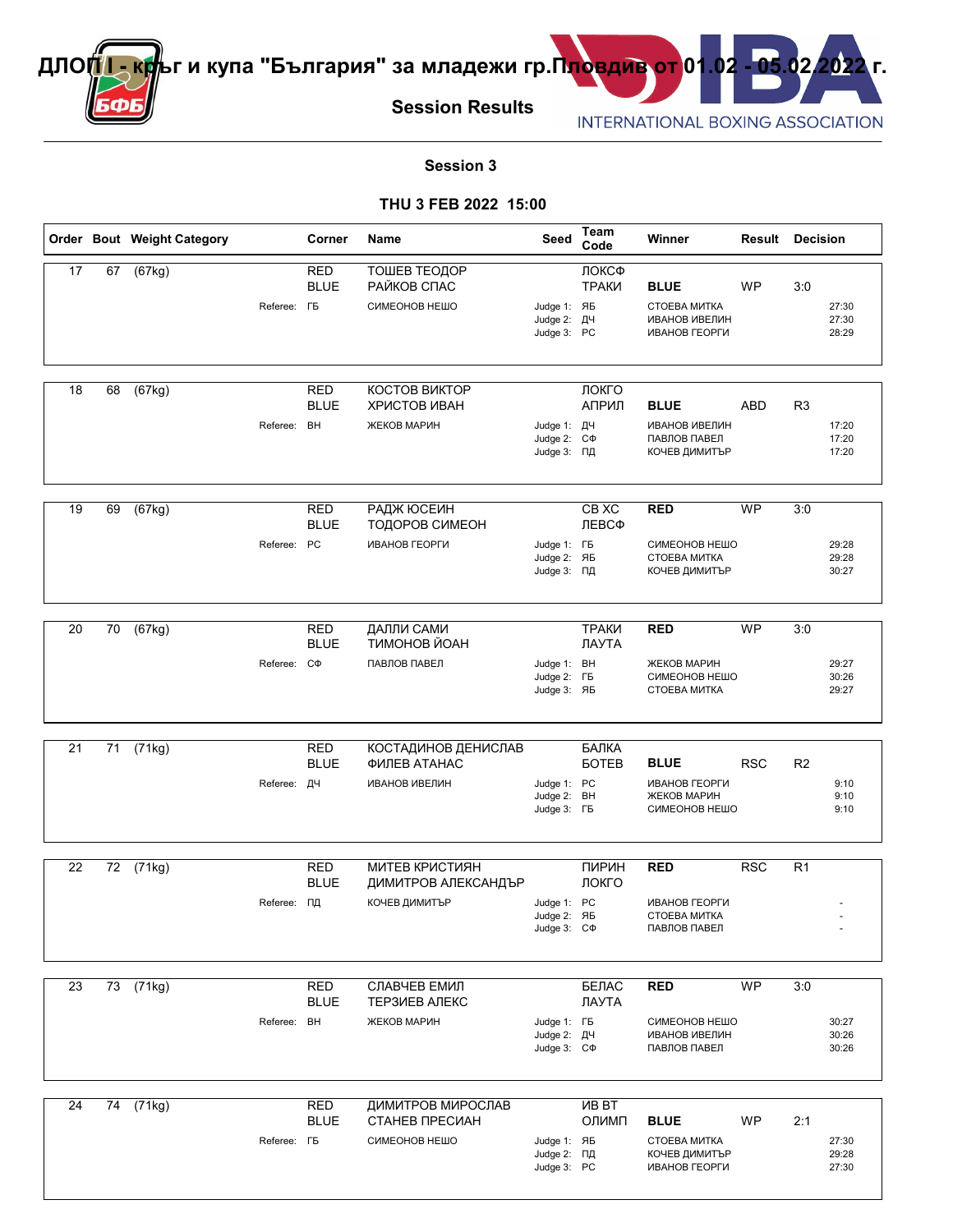

|    |    | Order Bout Weight Category |                    | Corner                    | Name                                                    | Seed                                            | Team<br>Code          | Winner                                                             | Result     | <b>Decision</b> |                         |
|----|----|----------------------------|--------------------|---------------------------|---------------------------------------------------------|-------------------------------------------------|-----------------------|--------------------------------------------------------------------|------------|-----------------|-------------------------|
| 25 | 75 | (80kg)                     | Referee: C $\Phi$  | <b>RED</b><br><b>BLUE</b> | АТАНАСОВ БОРИЛ<br>ГЕОРГИЕВ ЛЪЧЕЗАР<br>ПАВЛОВ ПАВЕЛ      | Judge 1: ПД<br>Judge 2: ЯБ<br>Judge 3: ДЧ       | ЦСКА<br><b>YM BH</b>  | <b>BLUE</b><br>КОЧЕВ ДИМИТЪР<br>СТОЕВА МИТКА<br>ИВАНОВ ИВЕЛИН      | <b>WP</b>  | 2:1             | 26:29<br>29:26<br>26:29 |
| 26 | 76 | (80kg)                     | Referee: PC        | <b>RED</b><br><b>BLUE</b> | СИДЕРОВ ЖАН - БОЖИДАР<br>ПЕТРОВ НИКОЛА<br>ИВАНОВ ГЕОРГИ | Judge 1: BH<br>Judge 2: FB<br>Judge 3: ДЧ       | ЛОКСФ<br>СПМОН        | <b>RED</b><br>ЖЕКОВ МАРИН<br>СИМЕОНОВ НЕШО<br><b>ИВАНОВ ИВЕЛИН</b> | RSC        | R <sub>1</sub>  |                         |
| 27 | 77 | (80kg)                     | Referee: BH        | <b>RED</b><br><b>BLUE</b> | ТЕНУР ОКТАЙ<br>ПЕТРОВ МАРТИН<br>ЖЕКОВ МАРИН             | Judge 1: ЯБ<br>Judge 2: C $\Phi$<br>Judge 3: ПД | ДОБРИ<br><b>KNKO</b>  | <b>BLUE</b><br>CTOEBA MUTKA<br>ПАВЛОВ ПАВЕЛ<br>КОЧЕВ ДИМИТЪР       | <b>WP</b>  | 2:1             | 27:30<br>28:29<br>29:28 |
| 28 | 78 | (80kg)                     | Referee: ДЧ        | <b>RED</b><br><b>BLUE</b> | ШИШИНЬОВ ДЕАН<br>ДЖОШКУНОВ ДЖАН<br><b>ИВАНОВ ИВЕЛИН</b> | Judge 1: C $\Phi$<br>Judge 2: FB<br>Judge 3: ПД | <b>ТРАКИ</b><br>ДУНАВ | <b>RED</b><br>ПАВЛОВ ПАВЕЛ<br>СИМЕОНОВ НЕШО<br>КОЧЕВ ДИМИТЪР       | <b>WP</b>  | 3:0             | 29:26<br>29:26<br>28:27 |
| 29 | 79 | (92kg)                     | Referee: <b>FB</b> | <b>RED</b><br><b>BLUE</b> | <b>АНГЕЛОВ СТИВАН</b><br>СТОЯНОВ ВЕН<br>СИМЕОНОВ НЕШО   | Judge 1: ЯБ<br>Judge 2: C $\Phi$<br>Judge 3: BH | СПДИМ<br>ЛОКРС        | <b>BLUE</b><br>СТОЕВА МИТКА<br>ПАВЛОВ ПАВЕЛ<br>ЖЕКОВ МАРИН         | <b>RSC</b> | R1              |                         |

| <b>LEGEND</b> |          |            |                  |    |              |            |                       |
|---------------|----------|------------|------------------|----|--------------|------------|-----------------------|
| <b>ABD</b>    | Abandon  | <b>DSQ</b> | Disqualification | Rn | Round number | <b>RSC</b> | Referee Stops Contest |
| wo            | Walkover | WP         | Win on points    |    |              |            |                       |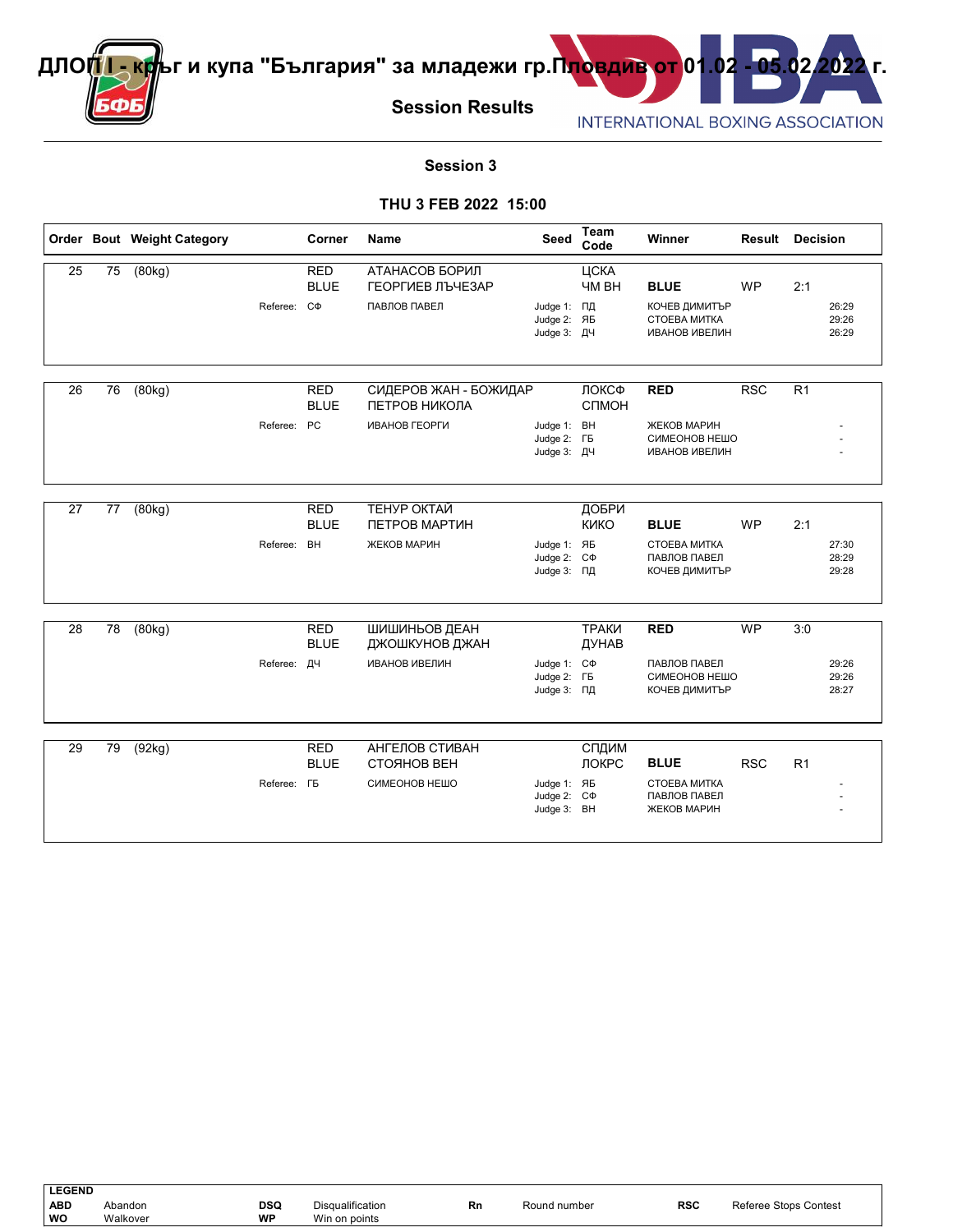

#### **FRI 4 FEB 2022 15:00**

|                |    | Order Bout Weight Category |                    | Corner                          | Name                                                     | Seed                                            | Team<br>Code          | Winner                                                              | Result     | <b>Decision</b> |                         |
|----------------|----|----------------------------|--------------------|---------------------------------|----------------------------------------------------------|-------------------------------------------------|-----------------------|---------------------------------------------------------------------|------------|-----------------|-------------------------|
| $\mathbf{1}$   | 80 | $(46-48kg)$                | Referee: ЯБ        | <b>RED</b><br><b>BLUE</b>       | ДИМИТРОВ ИЦО<br>СТЕФАНОВ ЙОАН<br>СТОЕВА МИТКА            | Judge 1: ПД<br>Judge 2: PC<br>Judge 3: BH       | ЛОКСФ<br>ЛОКГО        | <b>BLUE</b><br>КОЧЕВ ДИМИТЪР<br>ИВАНОВ ГЕОРГИ<br>ЖЕКОВ МАРИН        | <b>WP</b>  | 3:0             | 27:29<br>27:29<br>26:29 |
| $\overline{2}$ | 81 | (51kg)                     | Referee:           | <b>RED</b><br><b>BLUE</b><br>CФ | СЛАВЩЕНСКИ МИРОСЛАВ<br>ATAHACOB OHYP<br>ПАВЛОВ ПАВЕЛ     | Judge 1: BH<br>Judge 2: FB<br>Judge 3: ДЧ       | ЛАУТА<br><b>PYCE</b>  | <b>RED</b><br>ЖЕКОВ МАРИН<br>СИМЕОНОВ НЕШО<br><b>ИВАНОВ ИВЕЛИН</b>  | <b>RSC</b> | R2              | 10:8<br>10:8<br>10:8    |
| 3              | 82 | (54kg)                     | Referee:           | <b>RED</b><br><b>BLUE</b><br>ПД | МАРКОВ ГЕОРГИ<br>АРСОВСКИ ПЕТЪР<br>КОЧЕВ ДИМИТЪР         | Judge 1: PC<br>Judge 2: FB<br>Judge 3: ЯБ       | <b>OMYPT</b><br>ЛОКСФ | <b>BLUE</b><br>ИВАНОВ ГЕОРГИ<br>СИМЕОНОВ НЕШО<br>CTOEBA MUTKA       | <b>WP</b>  | 3:0             | 27:30<br>28:29<br>28:29 |
| 4              | 83 | (57kg)                     | Referee:           | <b>RED</b><br><b>BLUE</b><br>BH | МАНЕВ ПАВЕЛ<br>АТАНАСОВ КОНСТАНТИН<br>ЖЕКОВ МАРИН        | Judge 1: FB<br>Judge 2: ЯБ<br>Judge 3: ДЧ       | ЛОКРС<br>ЛЕВСФ        | <b>RED</b><br>СИМЕОНОВ НЕШО<br>CTOEBA MUTKA<br><b>ИВАНОВ ИВЕЛИН</b> | <b>WP</b>  | 3:0             | 30:25<br>30:27<br>30:25 |
| 5              | 84 | (57kg)                     | Referee: <b>FB</b> | <b>RED</b><br><b>BLUE</b>       | МЕТОДИЕВ ЛЮБОСЛАВ<br>ТОНИЕВ ДИМО<br>СИМЕОНОВ НЕШО        | Judge 1: C $\Phi$<br>Judge 2: ПД<br>Judge 3: PC | ЦСКА<br>ЦСКА          | <b>RED</b><br>ПАВЛОВ ПАВЕЛ<br>КОЧЕВ ДИМИТЪР<br>ИВАНОВ ГЕОРГИ        | <b>WP</b>  | 3:0             | 30:27<br>30:27<br>30:27 |
| 6              | 85 | (60kg)                     | Referee: ДЧ        | <b>RED</b><br><b>BLUE</b>       | ЛАМБЕВ ВИКТОР<br>ЦВЕТАНОВ СТОЙКО<br><b>ИВАНОВ ИВЕЛИН</b> | Judge 1: C $\Phi$<br>Judge 2: BH<br>Judge 3: ЯБ | ЛОКРС<br>МИЗИЯ        | <b>RED</b><br>ПАВЛОВ ПАВЕЛ<br><b>ЖЕКОВ МАРИН</b><br>СТОЕВА МИТКА    | <b>WP</b>  | 3:0             | 30:25<br>30:25<br>30:25 |
| $\overline{7}$ | 86 | (60kg)                     | Referee: PC        | <b>RED</b><br><b>BLUE</b>       | СТОЯНОВ ВИКТОР<br>ИЛИЕВ ТОНИ<br>ИВАНОВ ГЕОРГИ            | Judge 1: FB<br>Judge 2: ЯБ<br>Judge 3: ПД       | ШУМЕН<br>ЛОКСФ        | <b>BLUE</b><br>СИМЕОНОВ НЕШО<br>СТОЕВА МИТКА<br>КОЧЕВ ДИМИТЪР       | WP         | 3:0             | 27:30<br>27:30<br>27:30 |
| 8              | 87 | (63.5kg)                   | Referee: C $\Phi$  | <b>RED</b><br><b>BLUE</b>       | РАДЕВ МАРИО<br>АНГЕЛОВ ЛЮБОМИР<br>ПАВЛОВ ПАВЕЛ           | Judge 1: BH<br>Judge 2: FB<br>Judge 3: ДЧ       | ДОРОС<br><b>КИЗИЯ</b> | <b>RED</b><br>ЖЕКОВ МАРИН<br>СИМЕОНОВ НЕШО<br>ИВАНОВ ИВЕЛИН         | WP         | 2:1             | 29:28<br>28:29<br>29:28 |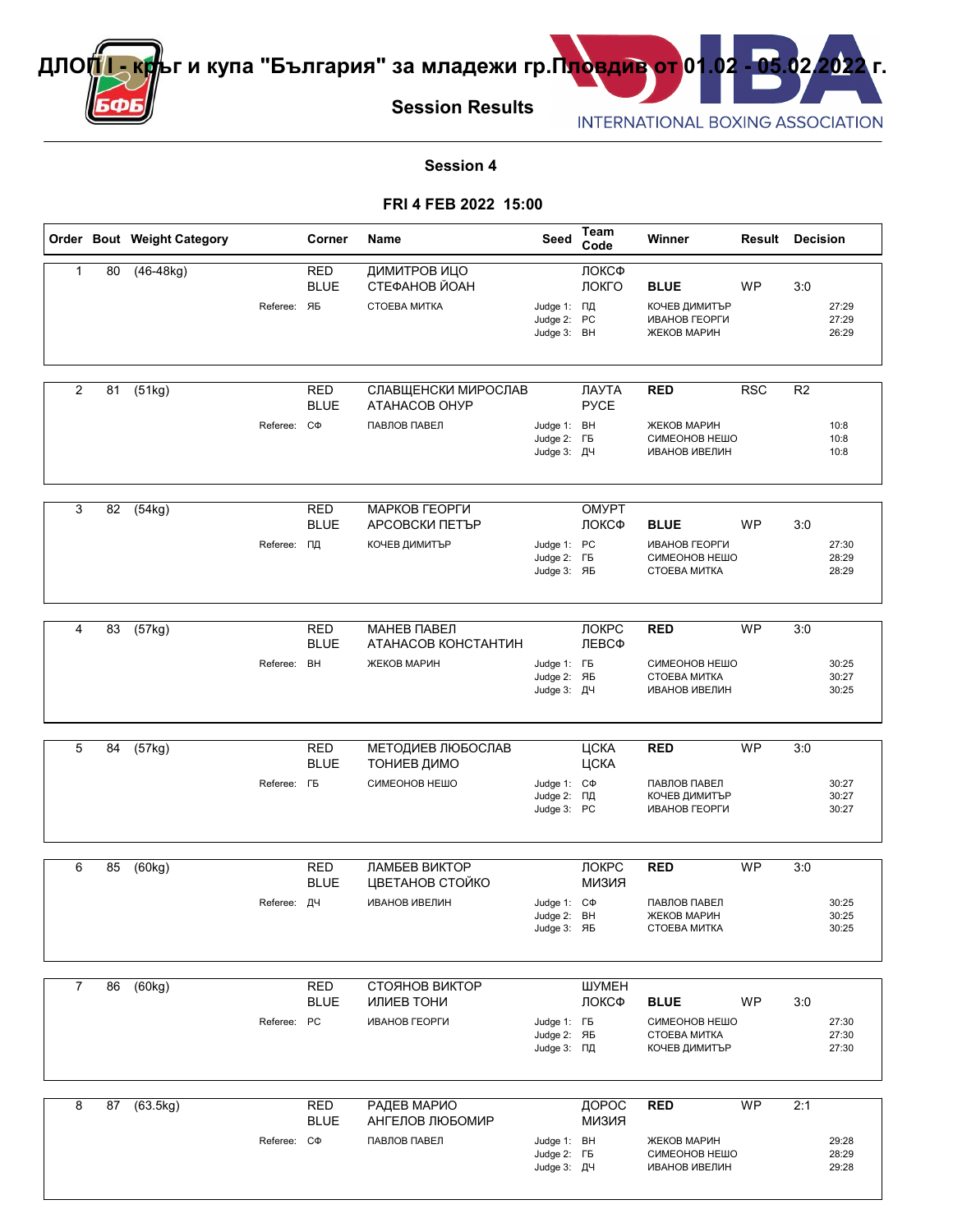

#### **FRI 4 FEB 2022 15:00**

|    |    | Order Bout Weight Category |                    | Corner                          | Name                                                     | Seed                                            | Team<br>Code                 | Winner                                                               | Result     | <b>Decision</b> |                           |
|----|----|----------------------------|--------------------|---------------------------------|----------------------------------------------------------|-------------------------------------------------|------------------------------|----------------------------------------------------------------------|------------|-----------------|---------------------------|
| 9  | 88 | (63.5kg)                   | Referee: ПД        | <b>RED</b><br><b>BLUE</b>       | ЗЛАТАНОВ СТОЯН<br><b>MAPKOB POCEH</b><br>КОЧЕВ ДИМИТЪР   | Judge 1: PC<br>Judge 2: ЯБ<br>Judge 3: ДЧ       | <b>ЛЕВСЗ</b><br><b>CTOPM</b> | <b>BLUE</b><br>ИВАНОВ ГЕОРГИ<br>CTOEBA MITKA<br><b>ИВАНОВ ИВЕЛИН</b> | <b>WP</b>  | 2:1             | 29:28<br>28:28 *<br>27:29 |
| 10 | 89 | (67kg)                     | Referee:           | <b>RED</b><br><b>BLUE</b><br>BH | РАЙКОВ СПАС<br>ХРИСТОВ ИВАН<br>ЖЕКОВ МАРИН               | Judge 1: FB<br>Judge 2: C $\Phi$<br>Judge 3: PC | <b>ТРАКИ</b><br>АПРИЛ        | <b>BLUE</b><br>СИМЕОНОВ НЕШО<br>ПАВЛОВ ПАВЕЛ<br>ИВАНОВ ГЕОРГИ        | <b>RSC</b> | R <sub>1</sub>  |                           |
| 11 | 90 | (67kg)                     | Referee: <b>FB</b> | <b>RED</b><br><b>BLUE</b>       | РАДЖ ЮСЕИН<br>ДАЛЛИ САМИ<br>СИМЕОНОВ НЕШО                | Judge 1: CΦ<br>Judge 2: ПД<br>Judge 3: ЯБ       | CB XC<br><b>ТРАКИ</b>        | <b>RED</b><br>ПАВЛОВ ПАВЕЛ<br>КОЧЕВ ДИМИТЪР<br>CTOEBA MITKA          | <b>WP</b>  | 3:0             | 30:25<br>30:25<br>30:25   |
| 12 | 91 | (71kg)                     | Referee: ДЧ        | <b>RED</b><br><b>BLUE</b>       | ФИЛЕВ АТАНАС<br>МИТЕВ КРИСТИЯН<br><b>ИВАНОВ ИВЕЛИН</b>   | Judge 1: C $\Phi$<br>Judge 2: BH<br>Judge 3: ЯБ | <b>GOTEB</b><br>ПИРИН        | <b>BLUE</b><br>ПАВЛОВ ПАВЕЛ<br>ЖЕКОВ МАРИН<br>CTOEBA MUTKA           | <b>RSC</b> | R <sub>1</sub>  |                           |
| 13 | 92 | (71kg)                     | Referee:           | <b>RED</b><br><b>BLUE</b><br>PC | СЛАВЧЕВ ЕМИЛ<br>СТАНЕВ ПРЕСИАН<br>ИВАНОВ ГЕОРГИ          | Judge 1: FB<br>Judge 2: C¢<br>Judge 3: ПД       | БЕЛАС<br>ОЛИМП               | <b>RED</b><br>СИМЕОНОВ НЕШО<br>ПАВЛОВ ПАВЕЛ<br>КОЧЕВ ДИМИТЪР         | <b>WP</b>  | 2:1             | 29:28<br>29:28<br>28:29   |
| 14 | 93 | (75kg)                     | Referee: BH        | <b>RED</b><br><b>BLUE</b>       | АЛИЕВ ТУРХАН<br>МАРИНОВ ГЕОРГИ<br>ЖЕКОВ МАРИН            | Judge 1: ЯБ<br>Judge 2: ДЧ<br>Judge 3: ПД       | ДУНАВ<br><b>PYCE</b>         | <b>BLUE</b><br>CTOEBA MITKA<br>ИВАНОВ ИВЕЛИН<br>КОЧЕВ ДИМИТЪР        | <b>RSC</b> | R <sub>1</sub>  |                           |
| 15 | 94 | (75kg)                     | Referee: CФ        | <b>RED</b><br><b>BLUE</b>       | СТРАХИЛОВ СТЕЛИАН<br>БОРИСЛАВОВ БОРИСЛАВ<br>ПАВЛОВ ПАВЕЛ | Judge 1: PC<br>Judge 2: FB<br>Judge 3: ДЧ       | ЛОКСФ<br><b>VIB BT</b>       | <b>RED</b><br>ИВАНОВ ГЕОРГИ<br>СИМЕОНОВ НЕШО<br><b>ИВАНОВ ИВЕЛИН</b> | RSC        | R <sub>1</sub>  |                           |
| 16 | 95 | (80kg)                     | Referee:           | <b>RED</b><br><b>BLUE</b>       | ГЕОРГИЕВ ЛЪЧЕЗАР<br>СИДЕРОВ ЖАН - БОЖИДАР                | Judge 1:<br>Judge 2:                            | <b>YM BH</b><br>ЛОКСФ        | <b>BLUE</b>                                                          | WO         |                 |                           |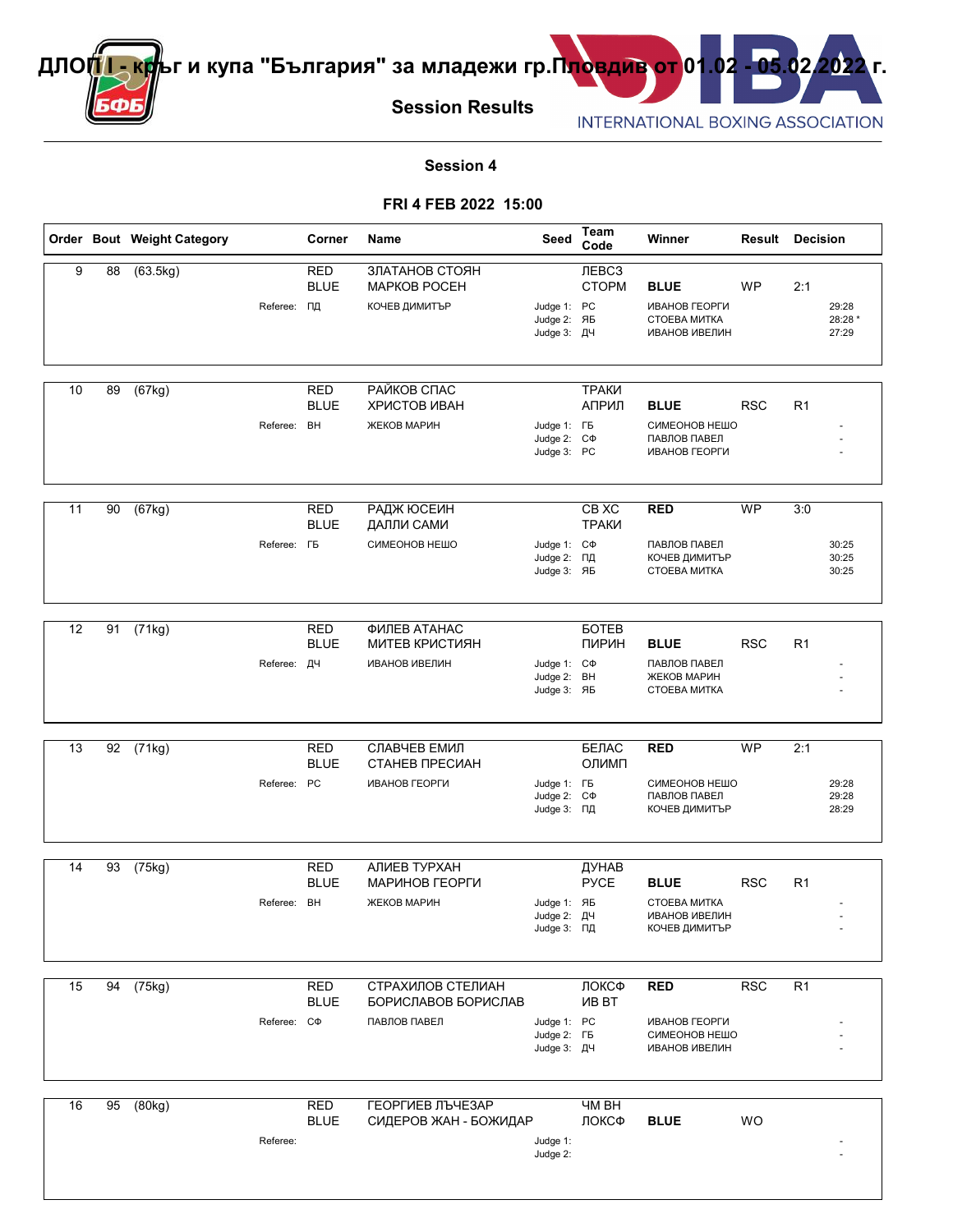

#### **FRI 4 FEB 2022 15:00**

|    |     | Order Bout Weight Category |             | Corner                    | Name                              | Seed                                            | <b>Team</b><br>Code         | Winner                                        |            | <b>Result Decision</b>  |
|----|-----|----------------------------|-------------|---------------------------|-----------------------------------|-------------------------------------------------|-----------------------------|-----------------------------------------------|------------|-------------------------|
| 17 | 96  | (80kg)                     |             | <b>RED</b><br><b>BLUE</b> | ПЕТРОВ МАРТИН<br>ШИШИНЬОВ ДЕАН    |                                                 | <b>KNKO</b><br><b>ТРАКИ</b> | <b>BLUE</b>                                   | <b>RSC</b> | R <sub>1</sub>          |
|    |     |                            | Referee: ПД |                           | КОЧЕВ ДИМИТЪР                     | Judge 1: C $\Phi$<br>Judge 2: BH<br>Judge 3: ЯБ |                             | ПАВЛОВ ПАВЕЛ<br>ЖЕКОВ МАРИН<br>CTOEBA MUTKA   |            |                         |
| 18 | 97  | (86kg)                     |             | <b>RED</b><br><b>BLUE</b> | СТОЯНОВ ГЕОРГИ<br>ПОПОВ МАЙКЪЛ    |                                                 | ЦСКА<br>ЛАУТА               | <b>RED</b>                                    | <b>RSC</b> | R2                      |
|    |     |                            | Referee: ДЧ |                           | <b>ИВАНОВ ИВЕЛИН</b>              | Judge 1: C $\Phi$<br>Judge 2: BH<br>Judge 3: FB |                             | ПАВЛОВ ПАВЕЛ<br>ЖЕКОВ МАРИН<br>СИМЕОНОВ НЕШО  |            | 10:9<br>10:9<br>10:9    |
| 19 | 98  | (86kg)                     |             | <b>RED</b>                | СЕВДИМОВ СЕРКАН                   |                                                 | ОЛИМП                       |                                               |            |                         |
|    |     |                            |             | <b>BLUE</b>               | <b>КОСТОВ МАРТИН</b>              |                                                 | <b>VIB BT</b>               | <b>BLUE</b>                                   | <b>WP</b>  | 3:0                     |
|    |     |                            | Referee: PC |                           | ИВАНОВ ГЕОРГИ                     | Judge 1: ЯБ<br>Judge 2: C $\Phi$<br>Judge 3: ПД |                             | CTOEBA MUTKA<br>ПАВЛОВ ПАВЕЛ<br>КОЧЕВ ДИМИТЪР |            | 27:30<br>28:29<br>27:30 |
| 20 | 99  | $(+92kg)$                  |             | <b>RED</b>                | ИВАНОВ МИХАИЛ                     |                                                 | АСКСЛ                       |                                               |            |                         |
|    |     |                            |             | <b>BLUE</b>               | ПАВЛОВ ВЕНКО                      |                                                 | СПДИМ                       | <b>BLUE</b>                                   | <b>WO</b>  |                         |
|    |     |                            | Referee:    |                           |                                   | Judge 1:<br>Judge 2:                            |                             |                                               |            |                         |
|    |     |                            |             |                           |                                   |                                                 |                             |                                               |            |                         |
| 21 | 100 | $(+92kg)$                  |             | <b>RED</b><br><b>BLUE</b> | БОРИСОВ КИРИЛ<br>ТОДОРОВ КРИСТИЯН |                                                 | ЛЕВСФ<br>СЛАВИ              | <b>RED</b>                                    | <b>WO</b>  |                         |
|    |     |                            | Referee:    |                           |                                   | Judge 1:<br>Judge 2:                            |                             |                                               |            |                         |

**LEGEND**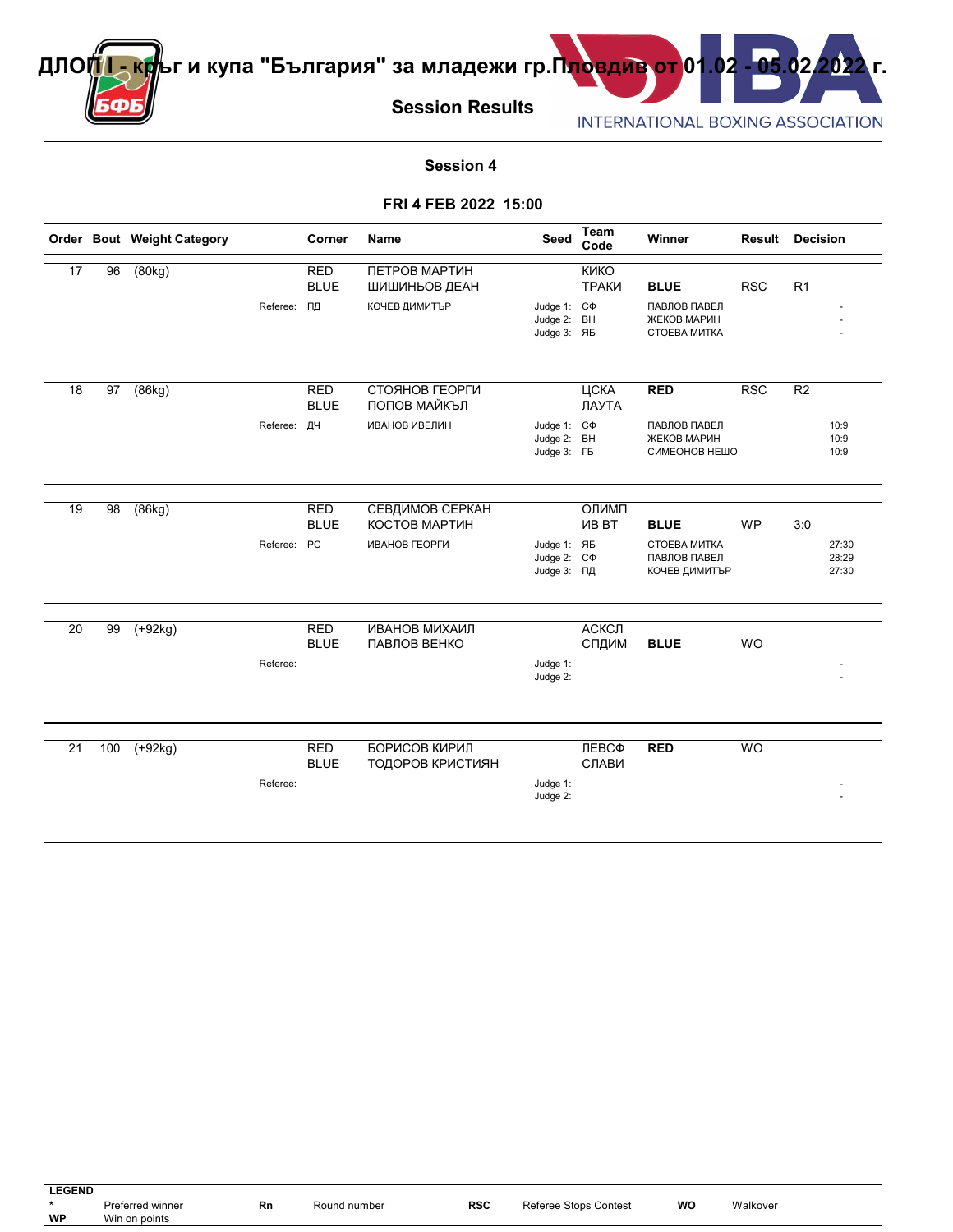

#### **SAT 5 FEB 2022 10:00**

|                |     | Order Bout Weight Category |                     | Corner                          | Name                                                          | Seed                                            | Team<br>Code          | Winner                                                               | Result     | <b>Decision</b> |                         |
|----------------|-----|----------------------------|---------------------|---------------------------------|---------------------------------------------------------------|-------------------------------------------------|-----------------------|----------------------------------------------------------------------|------------|-----------------|-------------------------|
| $\mathbf{1}$   | 101 | (57kg)                     | Referee: ПД         | <b>RED</b><br><b>BLUE</b>       | МАНЕВ ПАВЕЛ<br>МЕТОДИЕВ ЛЮБОСЛАВ<br>КОЧЕВ ДИМИТЪР             | Judge 1: FB<br>Judge 2: ЯБ<br>Judge 3: ДЧ       | ЛОКРС<br>ЦСКА         | <b>BLUE</b><br>СИМЕОНОВ НЕШО<br>CTOEBA MUTKA<br><b>ИВАНОВ ИВЕЛИН</b> | <b>WP</b>  | 3:0             | 27:30<br>27:30<br>27:30 |
| 2              | 102 | (60kg)                     | Referee:            | <b>RED</b><br><b>BLUE</b><br>BH | ЛАМБЕВ ВИКТОР<br>ИЛИЕВ ТОНИ<br>ЖЕКОВ МАРИН                    | Judge 1: FB<br>Judge 2: ЯБ<br>Judge 3: ДЧ       | ЛОКРС<br>ЛОКСФ        | <b>BLUE</b><br>СИМЕОНОВ НЕШО<br>СТОЕВА МИТКА<br>ИВАНОВ ИВЕЛИН        | WP         | 2:1             | 28:29<br>27:30<br>29:28 |
| 3              | 103 | (63.5kg)                   | Referee: C $\Phi$   | <b>RED</b><br><b>BLUE</b>       | РАДЕВ МАРИО<br>МАРКОВ РОСЕН<br>ПАВЛОВ ПАВЕЛ                   | Judge 1: PC<br>Judge 2: FB<br>Judge 3: ДЧ       | ДОРОС<br><b>CTOPM</b> | <b>RED</b><br>ИВАНОВ ГЕОРГИ<br>СИМЕОНОВ НЕШО<br><b>ИВАНОВ ИВЕЛИН</b> | <b>WP</b>  | 3:0             | 29:28<br>30:27<br>29:28 |
| 4              | 104 | (67kg)                     | Referee: PC         | <b>RED</b><br><b>BLUE</b>       | ХРИСТОВ ИВАН<br>РАДЖ ЮСЕИН<br>ИВАНОВ ГЕОРГИ                   | Judge 1: BH<br>Judge 2: C $\Phi$<br>Judge 3: ПД | АПРИЛ<br>CB XC        | <b>RED</b><br>ЖЕКОВ МАРИН<br>ПАВЛОВ ПАВЕЛ<br>КОЧЕВ ДИМИТЪР           | <b>WP</b>  | 3:0             | 30:27<br>29:28<br>30:27 |
| 5              | 105 | (71kg)                     | Referee: ДЧ         | <b>RED</b><br><b>BLUE</b>       | <b>МИТЕВ КРИСТИЯН</b><br>СЛАВЧЕВ ЕМИЛ<br><b>ИВАНОВ ИВЕЛИН</b> | Judge 1: C $\Phi$<br>Judge 2: ПД<br>Judge 3: BH | ПИРИН<br>БЕЛАС        | <b>RED</b><br>ПАВЛОВ ПАВЕЛ<br>КОЧЕВ ДИМИТЪР<br>ЖЕКОВ МАРИН           | <b>RSC</b> | R <sub>2</sub>  | 10:9<br>10:9<br>10:9    |
| 6              | 106 | (75kg)                     | Referee: <b>F</b> B | <b>RED</b><br>BLUE              | МАРИНОВ ГЕОРГИ<br>СТРАХИЛОВ СТЕЛИАН<br>СИМЕОНОВ НЕШО          | Judge 1: ЯБ<br>Judge 2: ПД<br>Judge 3: BH       | <b>PYCE</b><br>ЛОКСФ  | <b>BLUE</b><br>СТОЕВА МИТКА<br>КОЧЕВ ДИМИТЪР<br>ЖЕКОВ МАРИН          | <b>WP</b>  | 3:0             | 25:30<br>27:30<br>27:30 |
| $\overline{7}$ | 107 | (80kg)                     | Referee:            | <b>RED</b><br><b>BLUE</b><br>BH | СИДЕРОВ ЖАН - БОЖИДАР<br>ШИШИНЬОВ ДЕАН<br>ЖЕКОВ МАРИН         | Judge 1: ЯБ<br>Judge 2: ДЧ<br>Judge 3: PC       | ЛОКСФ<br><b>ТРАКИ</b> | <b>RED</b><br>СТОЕВА МИТКА<br><b>ИВАНОВ ИВЕЛИН</b><br>ИВАНОВ ГЕОРГИ  | <b>WP</b>  | 3:0             | 29:27<br>30:27<br>29:28 |
| 8              | 108 | (86kg)                     | Referee: C $\Phi$   | <b>RED</b><br><b>BLUE</b>       | СТОЯНОВ ГЕОРГИ<br>КОСТОВ МАРТИН<br>ПАВЛОВ ПАВЕЛ               | Judge 1: ПД<br>Judge 2: PC<br>Judge 3: FB       | ЦСКА<br><b>VIB BT</b> | RED<br>КОЧЕВ ДИМИТЪР<br>ИВАНОВ ГЕОРГИ<br>СИМЕОНОВ НЕШО               | <b>RSC</b> | R <sub>2</sub>  | 10:9<br>10:8<br>10:8    |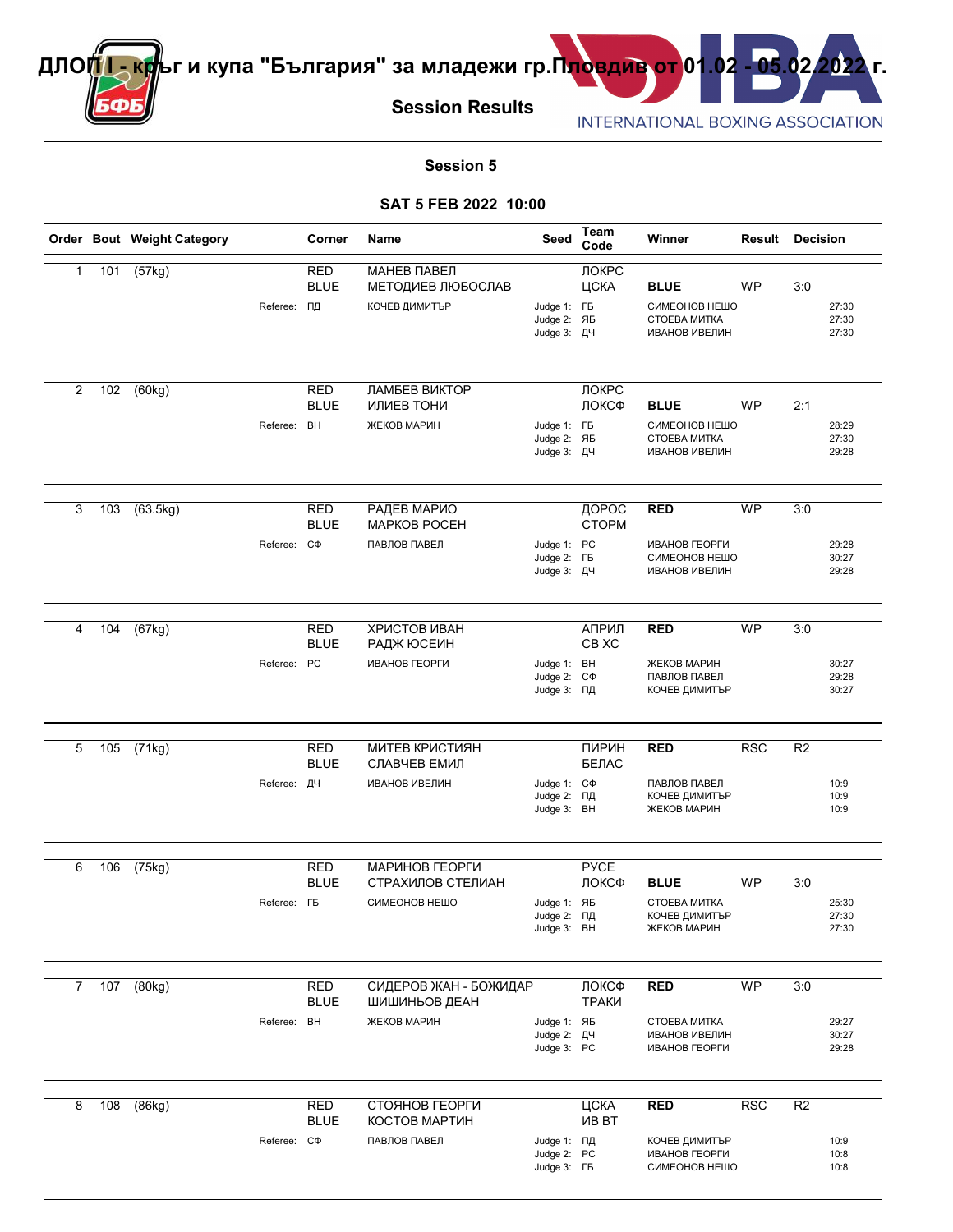

# **SAT 5 FEB 2022 10:00**

|     | Order Bout Weight Category |             | Corner                    | Name                          | Seed                                      | Team<br>Code   | Winner                                        | Result     | <b>Decision</b> |
|-----|----------------------------|-------------|---------------------------|-------------------------------|-------------------------------------------|----------------|-----------------------------------------------|------------|-----------------|
| 109 | (+92kg)                    |             | <b>RED</b><br><b>BLUE</b> | ПАВЛОВ ВЕНКО<br>БОРИСОВ КИРИЛ |                                           | СПДИМ<br>ЛЕВСФ | <b>BLUE</b>                                   | <b>RSC</b> | R <sub>1</sub>  |
|     |                            | Referee: FB |                           | СИМЕОНОВ НЕШО                 | Judge 1: PC<br>Judge 2: BH<br>Judge 3: ДЧ |                | ИВАНОВ ГЕОРГИ<br>ЖЕКОВ МАРИН<br>ИВАНОВ ИВЕЛИН |            |                 |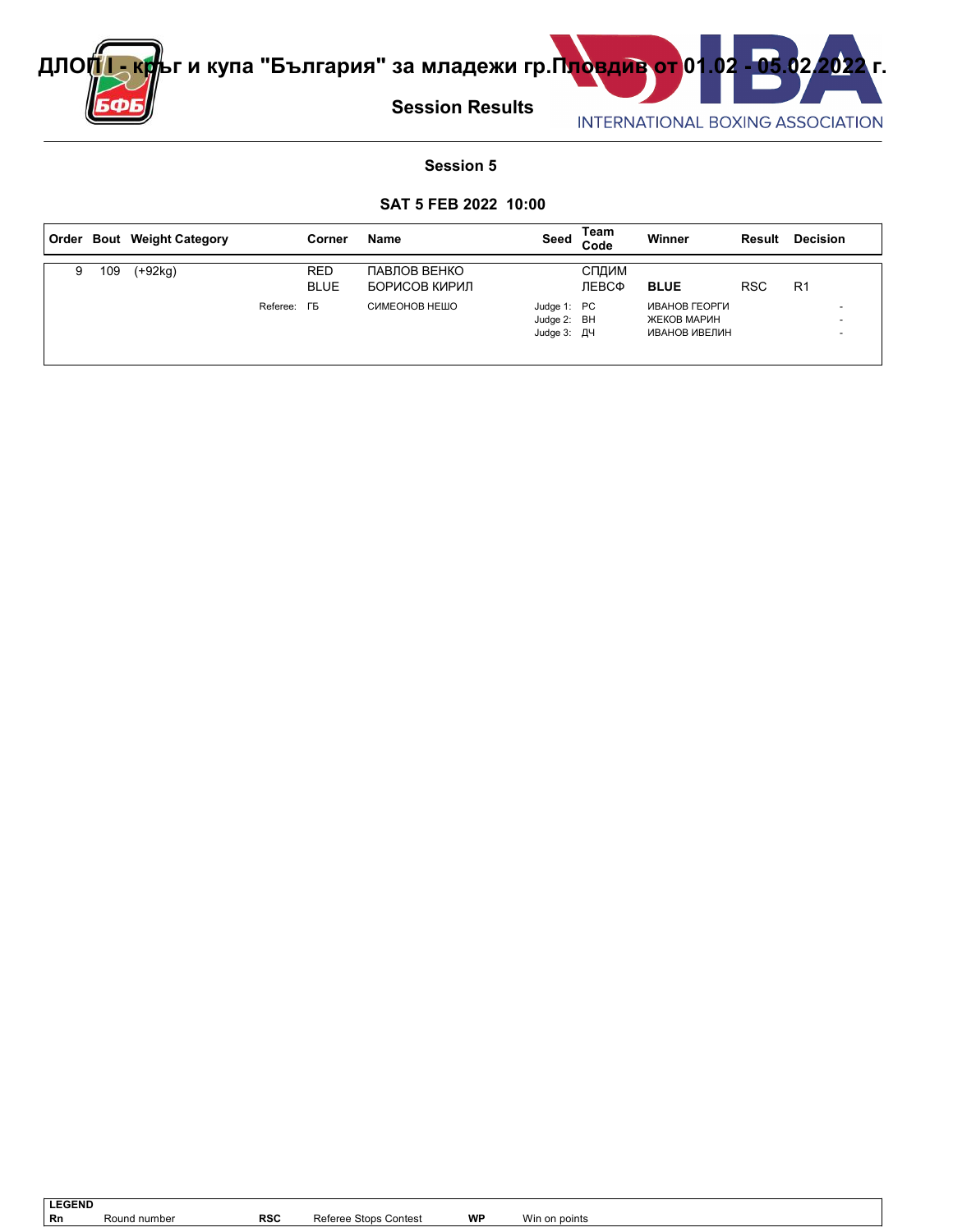

| 1. C I E PAHOB И | <b>UIOKI GDIA</b> |
|------------------|-------------------|
| 2. ДИМИТРОВ И    | (ЛОКСSDilver      |
| 3. ПЕТКОВ А      | (ACKCBronze       |
| 3. АСЕНОВ Я      | (KWKOBronze       |
| 5. НИКОЛАЕВ А    | (ШУМЕН)           |
| 5. ГЕОРГИЕВ Г    | (БАЛКА)           |
| 5. МАРАЛЕСОВ Т   | (ЛОКГО)           |
|                  |                   |

| <b>NOTES</b>  |              |            |                                                                                                                 |    |                                                                                                                                                                                       |
|---------------|--------------|------------|-----------------------------------------------------------------------------------------------------------------|----|---------------------------------------------------------------------------------------------------------------------------------------------------------------------------------------|
|               |              |            |                                                                                                                 |    | Sorting order for ranked 3rd: from semifinals, first, loser against the gold medallist, second, loser against the silver medallist. For ranked 5th: from quarterfinals, same criteria |
|               |              |            | to list the first two losers and then, loser against 1st listed with ranking 3, then 2nd listed with ranking 3. |    |                                                                                                                                                                                       |
| <b>LEGEND</b> |              |            |                                                                                                                 |    |                                                                                                                                                                                       |
| Rn            | Round number | <b>RSC</b> | Referee Stops Contest                                                                                           | WP | Win on points                                                                                                                                                                         |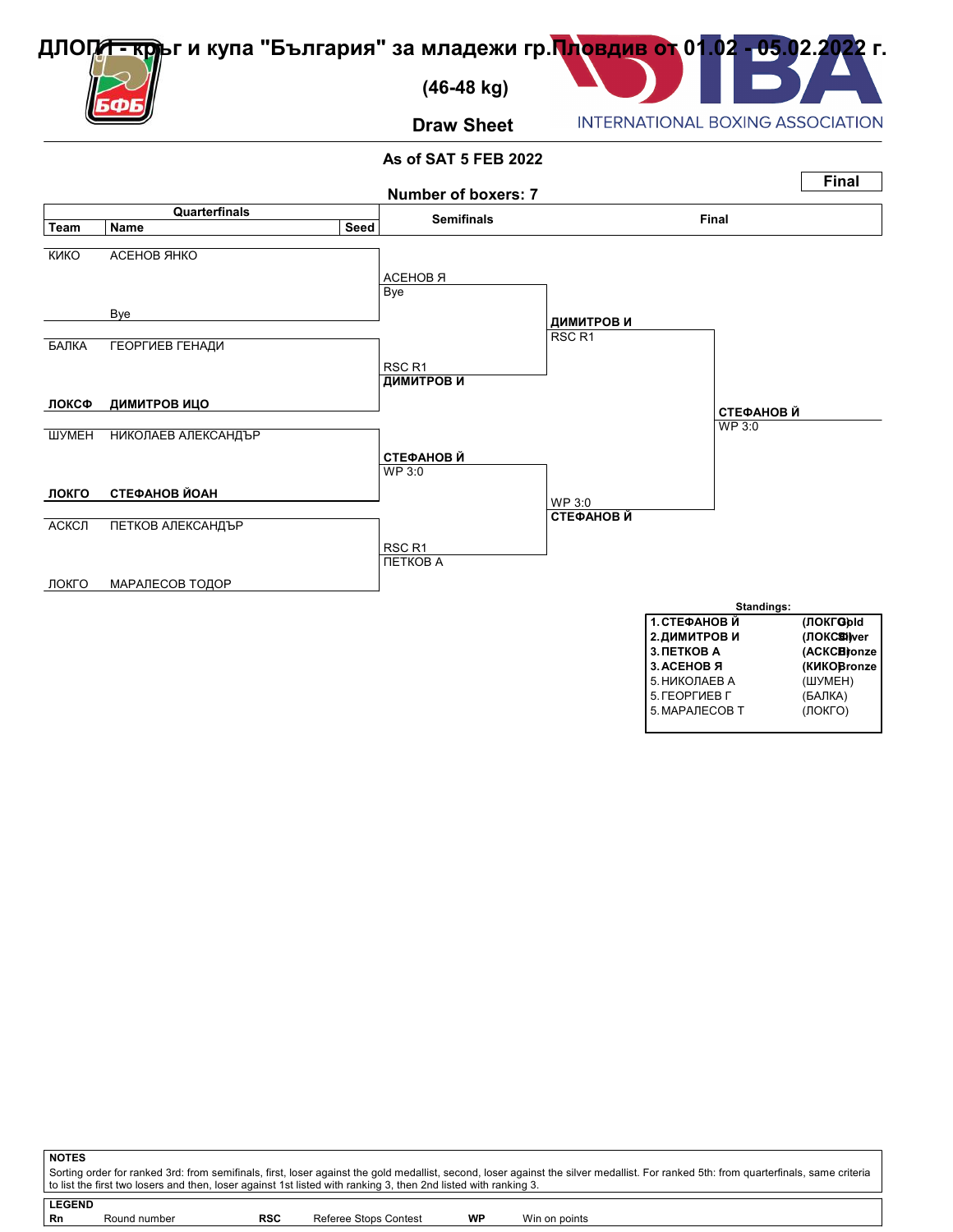

| <b>NOTES</b>  |                                                                                                                                                                                                                                                                                                          |            |                       |    |          |    |               |  |  |  |
|---------------|----------------------------------------------------------------------------------------------------------------------------------------------------------------------------------------------------------------------------------------------------------------------------------------------------------|------------|-----------------------|----|----------|----|---------------|--|--|--|
|               | Sorting order for ranked 3rd: from semifinals, first, loser against the gold medallist, second, loser against the silver medallist. For ranked 5th: from quarterfinals, same criteria<br>to list the first two losers and then, loser against 1st listed with ranking 3, then 2nd listed with ranking 3. |            |                       |    |          |    |               |  |  |  |
|               |                                                                                                                                                                                                                                                                                                          |            |                       |    |          |    |               |  |  |  |
| <b>LEGEND</b> |                                                                                                                                                                                                                                                                                                          |            |                       |    |          |    |               |  |  |  |
| Rn            | Round number                                                                                                                                                                                                                                                                                             | <b>RSC</b> | Referee Stops Contest | WO | Walkover | WP | Win on points |  |  |  |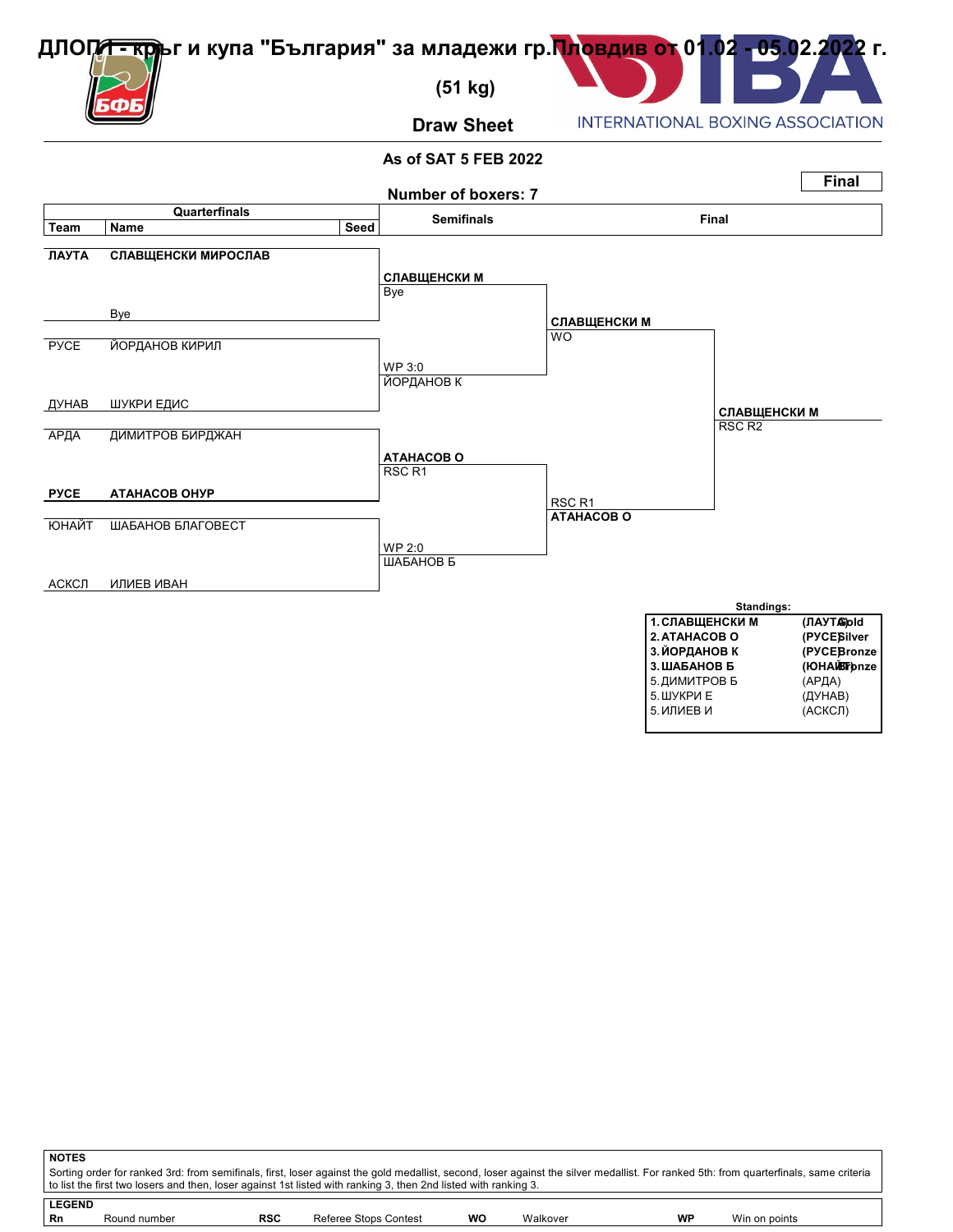

WP 3:0

**АРСОВСКИ П**

RSC R1

**АРСОВСКИ П**

РУСЕ БАСРИЕВ ДЖАН

**ЛОКСФ АРСОВСКИ ПЕТЪР**

ПИРИН БОГДАНСКИ ВЕНЦИСЛАВ

| Standings:     |                      |
|----------------|----------------------|
| 1. АРСОВСКИ П  | (ЛОКС <b>С</b> О) Id |
| 2. МАРКОВ Г    | (OMYPSTIver          |
| 3. ДИМИТРОВ А  | (4M BBronze          |
| 3. AHKOB M     | (ACKCBronze          |
| 5. БОГДАНСКИ В | (ПИРИН)              |
| 5. ПАМУКОВ Х   | (PYCE)               |
| 5. БАСРИЕВ Д   | (PYCE)               |
| 5. МИХАЙЛОВ С  | (RNENM)              |

| <b>NOTES</b>  |              |            |                                                                                                                 |           |          |    |                                                                                                                                                                                       |  |
|---------------|--------------|------------|-----------------------------------------------------------------------------------------------------------------|-----------|----------|----|---------------------------------------------------------------------------------------------------------------------------------------------------------------------------------------|--|
|               |              |            |                                                                                                                 |           |          |    | Sorting order for ranked 3rd: from semifinals, first, loser against the gold medallist, second, loser against the silver medallist. For ranked 5th: from quarterfinals, same criteria |  |
|               |              |            | to list the first two losers and then, loser against 1st listed with ranking 3, then 2nd listed with ranking 3. |           |          |    |                                                                                                                                                                                       |  |
|               |              |            |                                                                                                                 |           |          |    |                                                                                                                                                                                       |  |
| <b>LEGEND</b> |              |            |                                                                                                                 |           |          |    |                                                                                                                                                                                       |  |
| - Rn          | Round number | <b>RSC</b> | Referee Stops Contest                                                                                           | <b>WO</b> | Walkover | WP | Win on points                                                                                                                                                                         |  |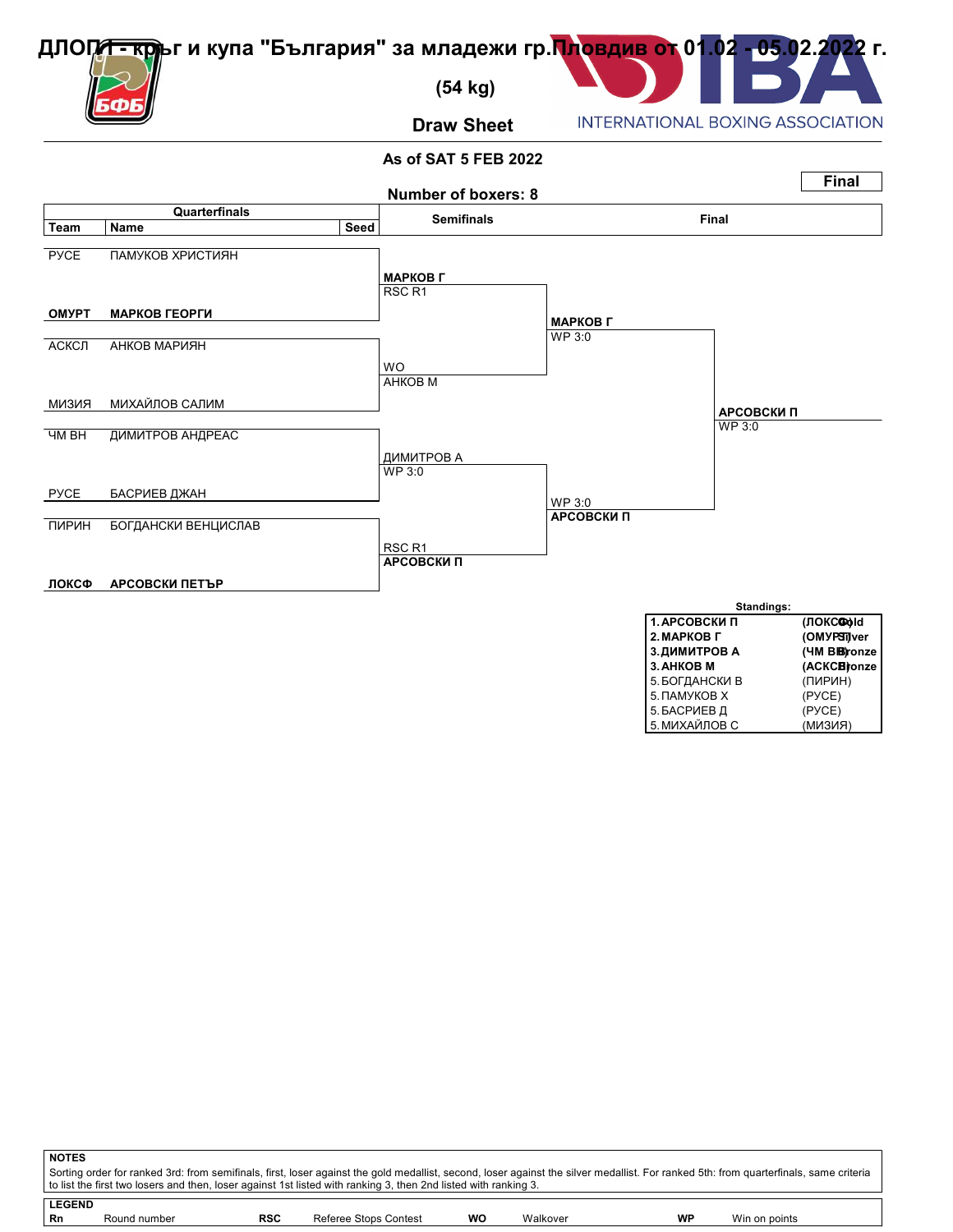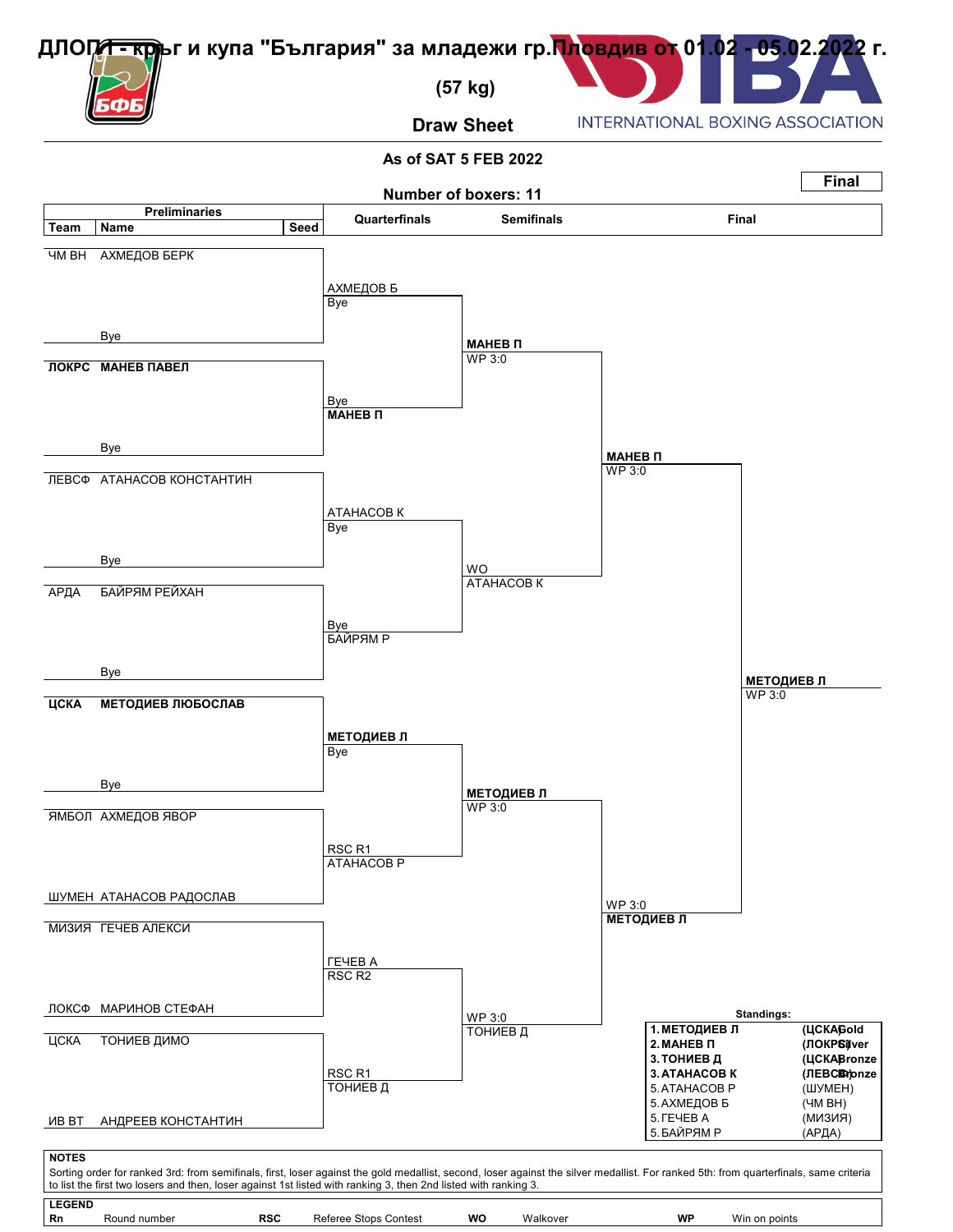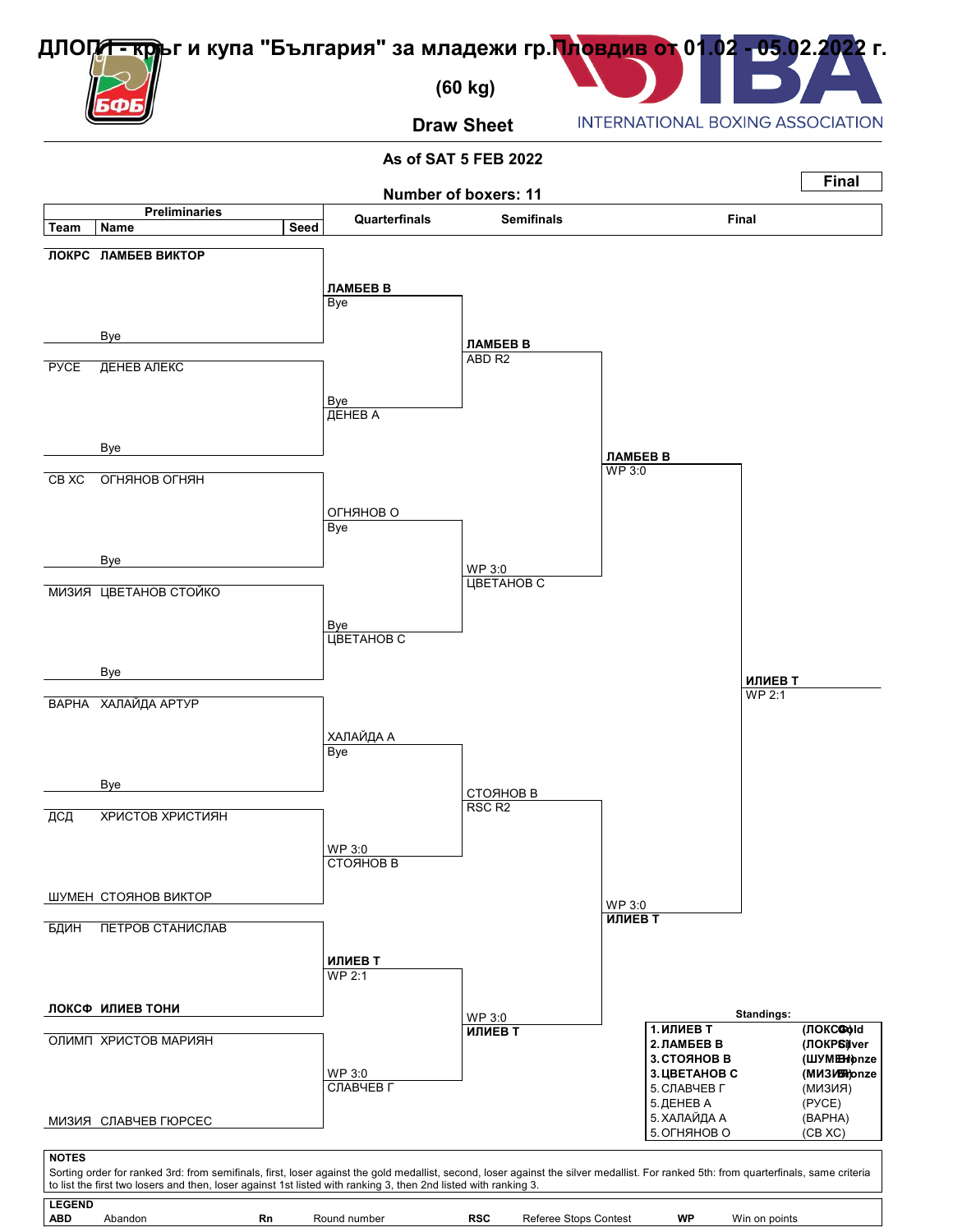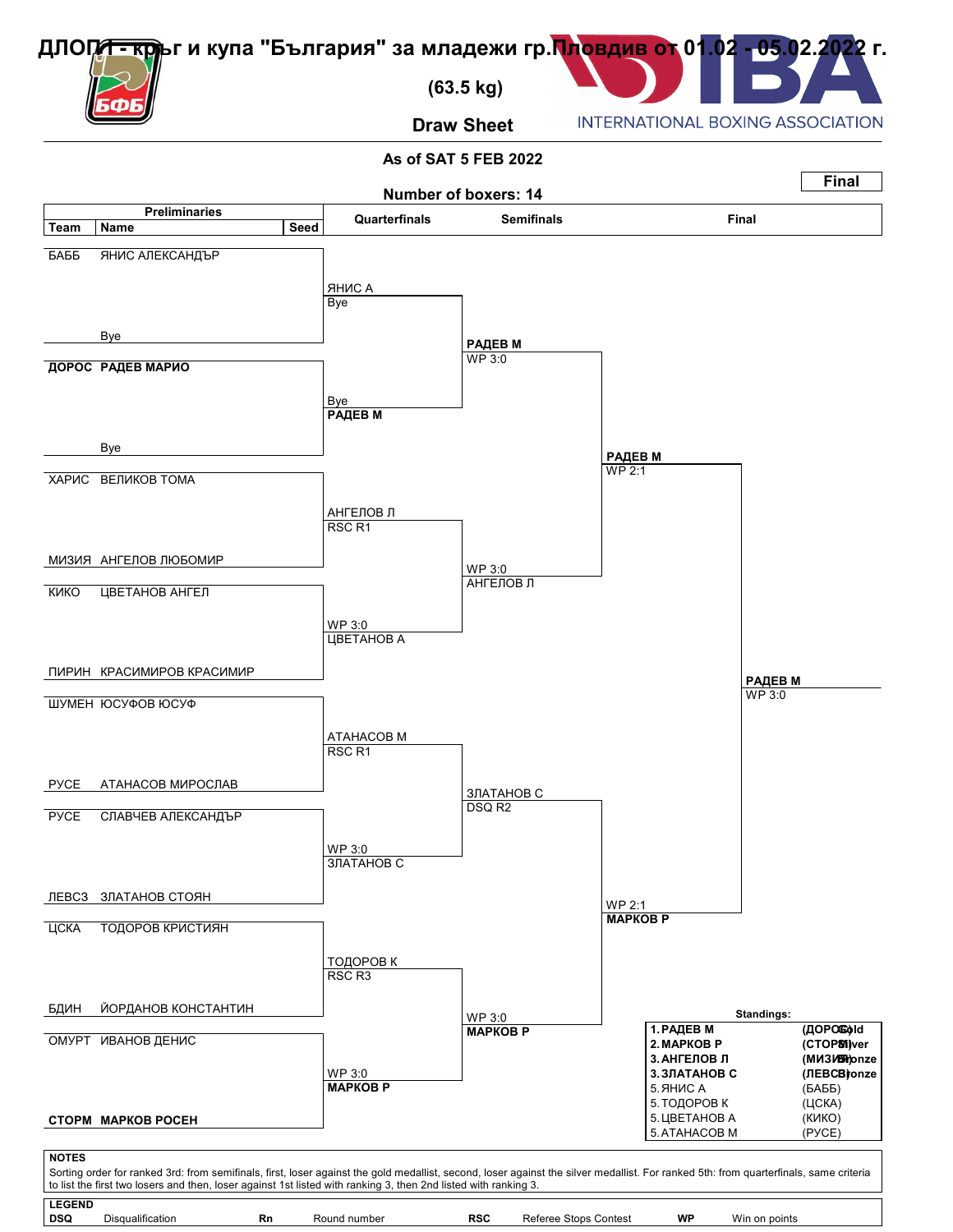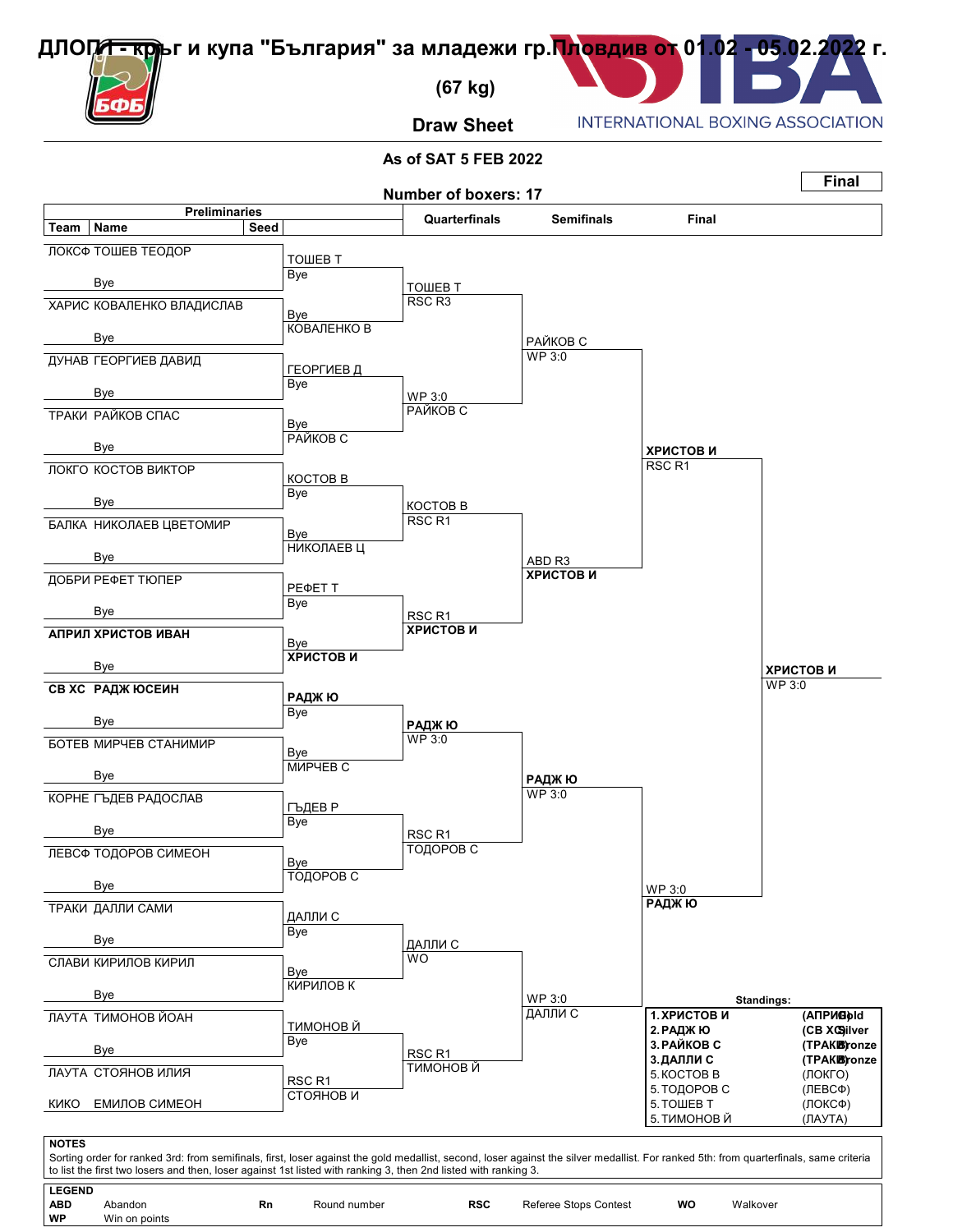

|  | Rn | Round number | RSC | Referee Stops Contest | WP | Win on points |
|--|----|--------------|-----|-----------------------|----|---------------|
|--|----|--------------|-----|-----------------------|----|---------------|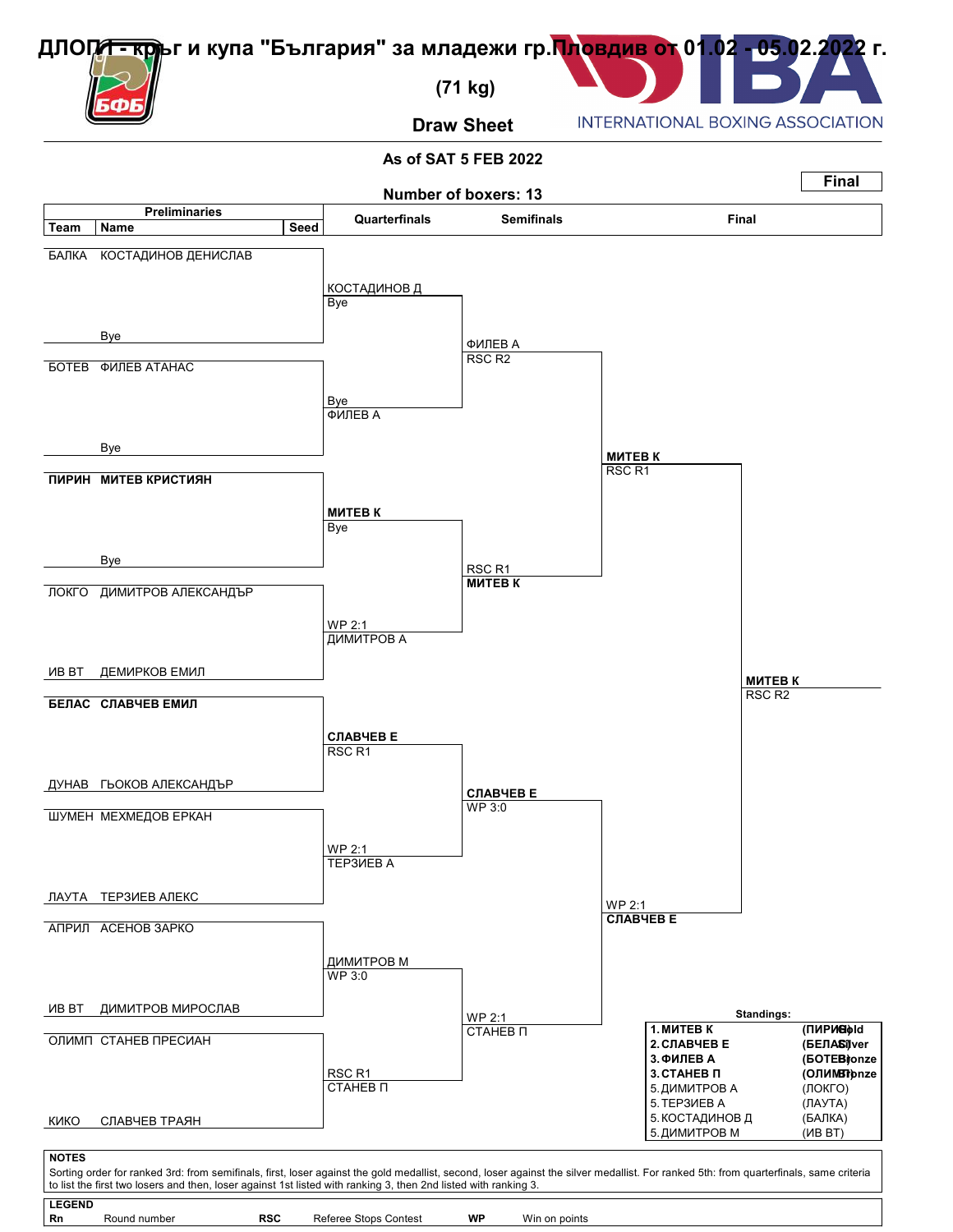

| 1. СТРАХИЛОВ С  | (JIOKCGO)Id                 |
|-----------------|-----------------------------|
| 2. МАРИНОВ Г    | (PYCESilver                 |
| 3. БОРИСЛАВОВ Б | ( <i><b>UB B</b></i> Bronze |
| 3. АЛИЕВ Т      | (ДУНАВіюпzе                 |
| 5. АГОПЯН А     | (ЛАУТА)                     |
| 5. СТОЯНОВ А    | (BAPHA)                     |
| 5. ДЕЙКОВ С     | (ИЗГБС)                     |
|                 |                             |

| <b>NOTES</b>  |              |     |                                                                                                                   |    |                                                                                                                                                                                       |  |
|---------------|--------------|-----|-------------------------------------------------------------------------------------------------------------------|----|---------------------------------------------------------------------------------------------------------------------------------------------------------------------------------------|--|
|               |              |     |                                                                                                                   |    | Sorting order for ranked 3rd: from semifinals, first, loser against the gold medallist, second, loser against the silver medallist. For ranked 5th: from quarterfinals, same criteria |  |
|               |              |     | l to list the first two losers and then, loser against 1st listed with ranking 3, then 2nd listed with ranking 3. |    |                                                                                                                                                                                       |  |
|               |              |     |                                                                                                                   |    |                                                                                                                                                                                       |  |
| <b>LEGEND</b> |              |     |                                                                                                                   |    |                                                                                                                                                                                       |  |
| Rn            | Round number | RSC | Referee Stops Contest                                                                                             | WP | Win on points                                                                                                                                                                         |  |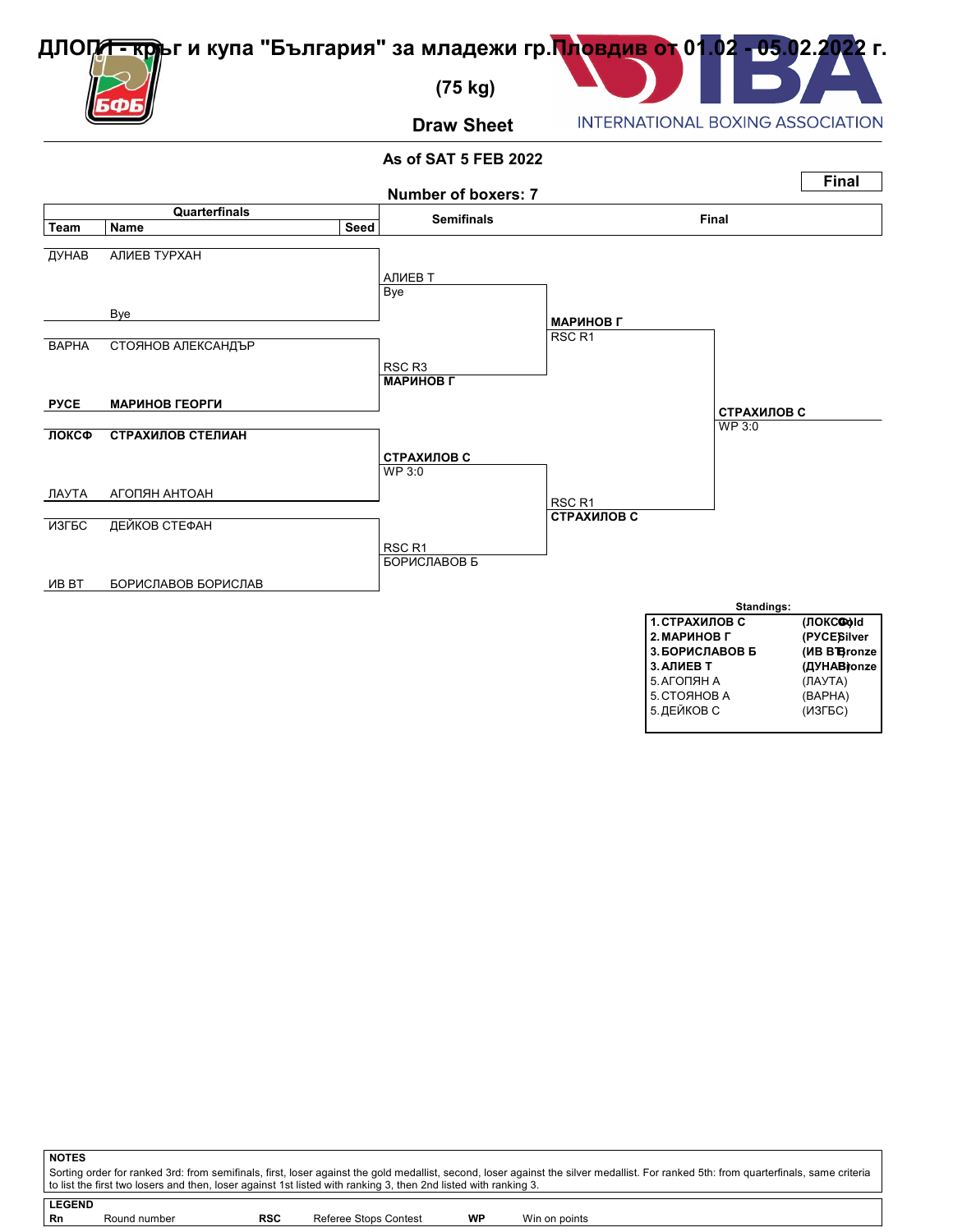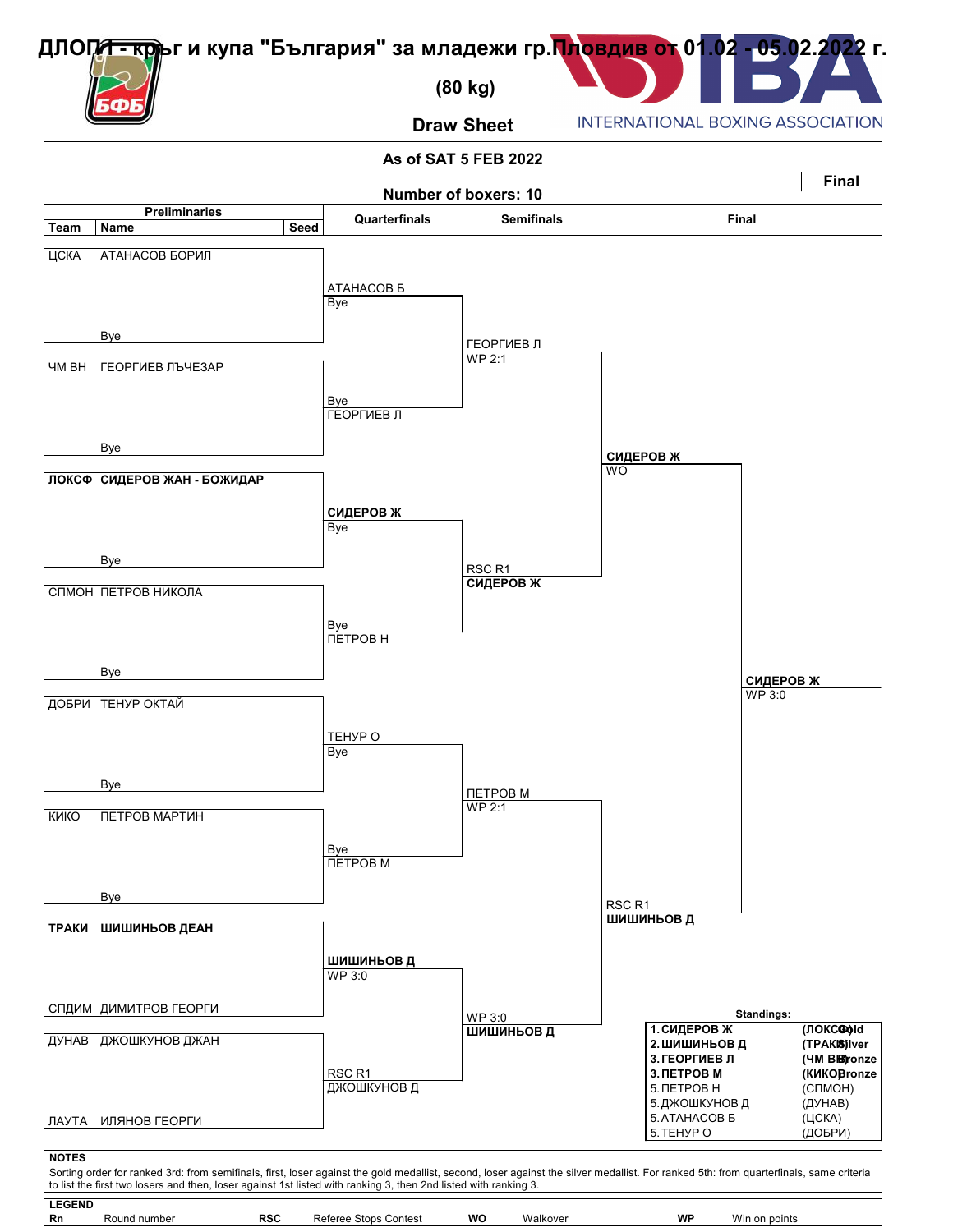

WO

СЕВДИМОВ С

WP 3:0

**КОСТОВ М**

RSC R2

**СТОЯНОВ Г**

**Standings: 1.СТОЯНОВ Г (ЦСКА)Gold**<br>2.КОСТОВ М (ИВ В Б) (ИВ

5. МИЛУШЕВ И (БОТЕВ)<br>5. ДИМИТРОВ Б (РУСЕ)

5.ПЕТРОВ П (ЛАДИМ)

**(ЛАУТВ) ronze**<br>(ОЛИМВТриде

(ДОБРИ)

**2. КОСТОВ М<br>3. ПОПОВ М** 

**3. СЕВДИМОВ С** 

5. ДИМИТРОВ Б<br>5. АСАН А

RSC R1

**КОСТОВ М**

ЛАУТА ПОПОВ МАЙКЪЛ

ЛАДИМ ПЕТРОВ ПЕТЪР

ОЛИМП СЕВДИМОВ СЕРКАН

РУСЕ ДИМИТРОВ БОРИС

**ИВ ВТ КОСТОВ МАРТИН**

| <b>NOTES</b><br>Sorting order for ranked 3rd: from semifinals, first, loser against the gold medallist, second, loser against the silver medallist. For ranked 5th: from quarterfinals, same criteria |              |            |                       |    |          |    |               |  |
|-------------------------------------------------------------------------------------------------------------------------------------------------------------------------------------------------------|--------------|------------|-----------------------|----|----------|----|---------------|--|
| to list the first two losers and then, loser against 1st listed with ranking 3, then 2nd listed with ranking 3.                                                                                       |              |            |                       |    |          |    |               |  |
| <b>LEGEND</b>                                                                                                                                                                                         |              |            |                       |    |          |    |               |  |
| Rn                                                                                                                                                                                                    | Round number | <b>RSC</b> | Referee Stops Contest | wo | Walkover | WP | Win on points |  |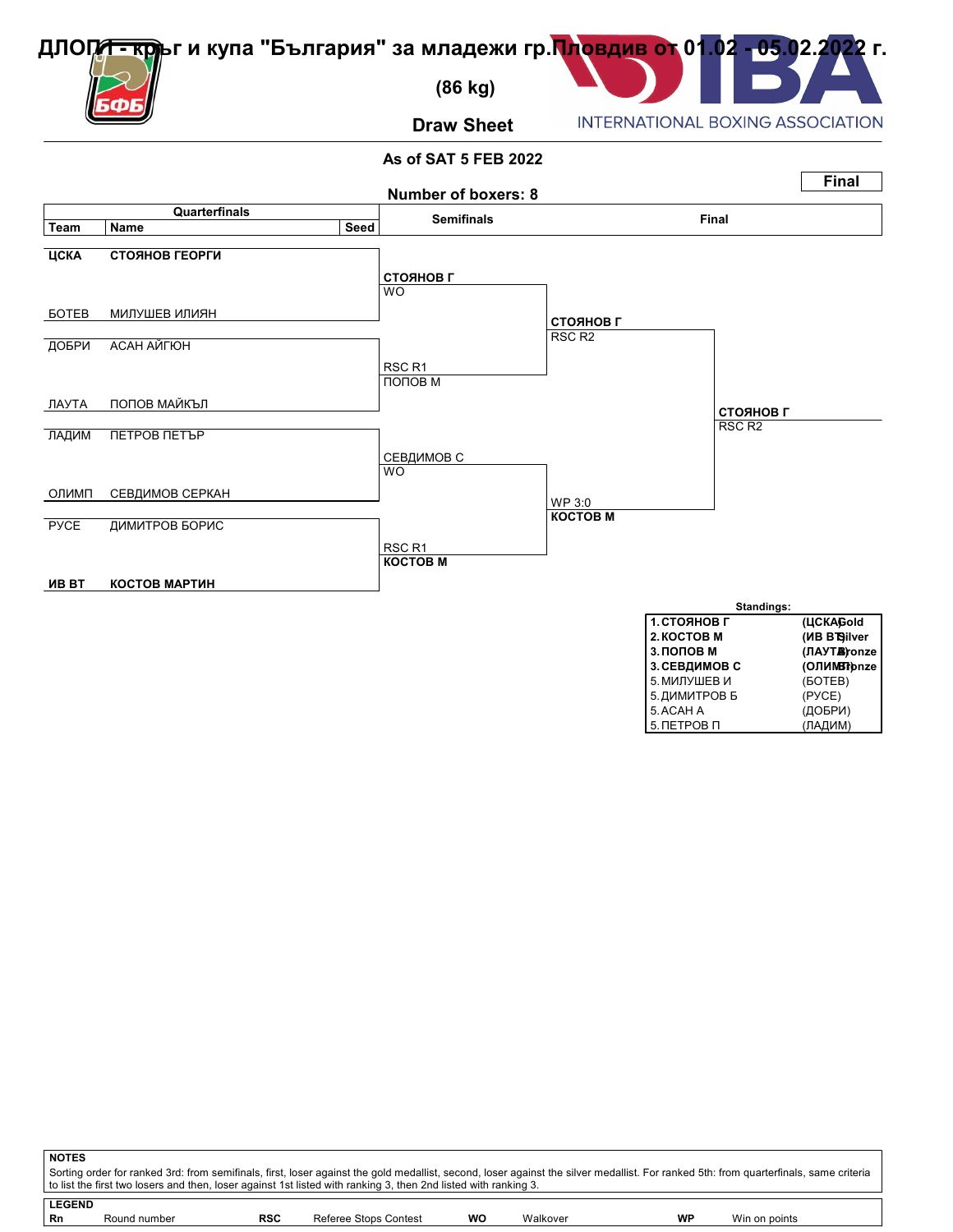

**NOTES**

Sorting order for ranked 3rd: from semifinals, first, loser against the gold medallist, second, loser against the silver medallist. For ranked 5th: from quarterfinals, same criteria<br>to list the first two losers and then, l